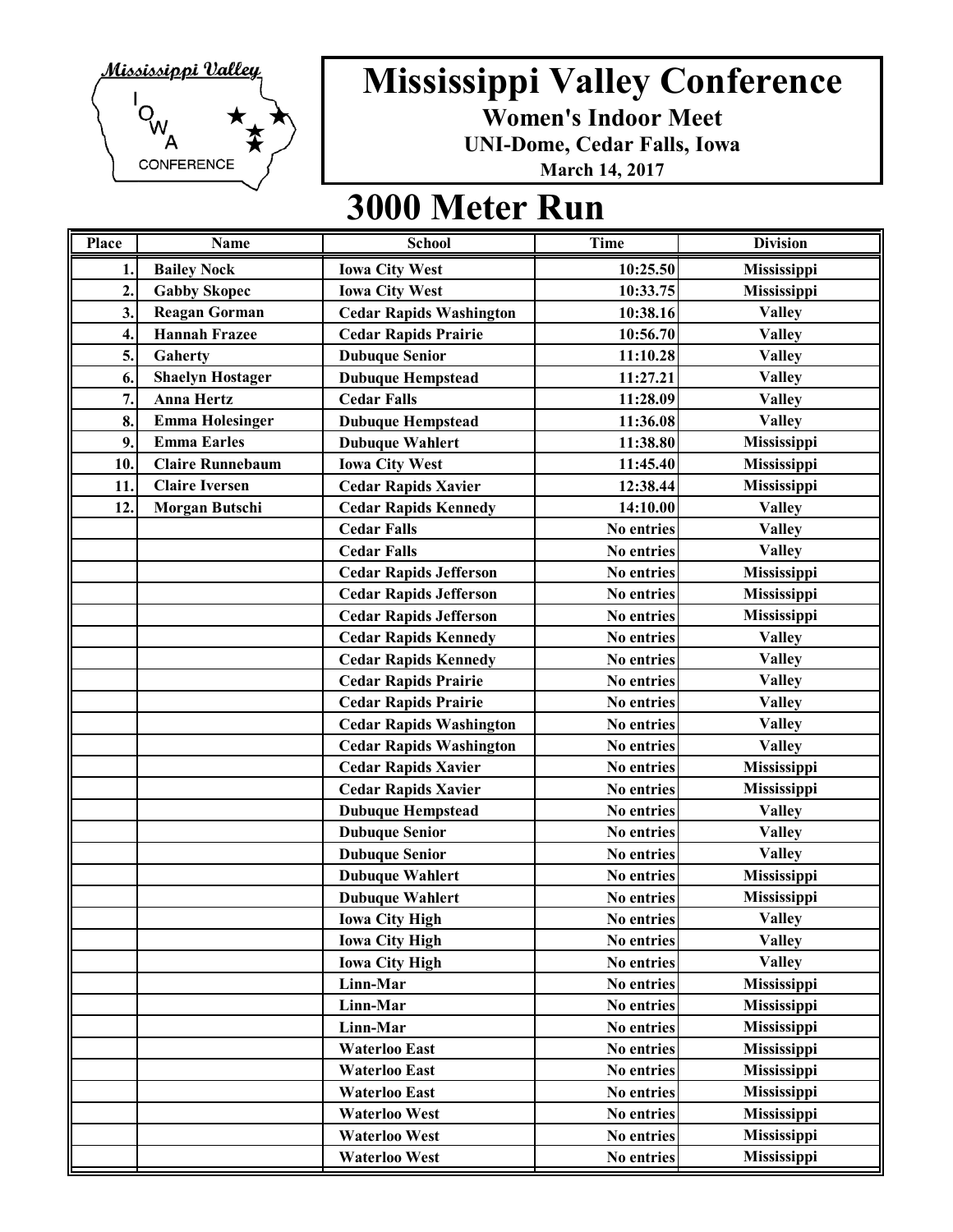

**Women's Indoor Meet**

**UNI-Dome, Cedar Falls, Iowa**

**March 14, 2017**

#### **4 x 800 Meter Relay**

| Place          | <b>Name</b>   | <b>School</b>                  | <b>Time</b> | <b>Division</b>    |
|----------------|---------------|--------------------------------|-------------|--------------------|
| 1.             | A Team        | Linn-Mar                       | 10:05.06    | <b>Mississippi</b> |
| $\overline{2}$ | A Team        | <b>Cedar Falls</b>             | 10:23.02    | <b>Valley</b>      |
| 3.             | A Team        | <b>Dubuque Hempstead</b>       | 10:39.89    | <b>Valley</b>      |
| 4.             | A Team        | <b>Cedar Rapids Kennedy</b>    | 10:40.86    | <b>Valley</b>      |
| 5.             | A Team        | <b>Dubuque Wahlert</b>         | 10:46.38    | Mississippi        |
| 6.             | A Team        | <b>Cedar Rapids Prairie</b>    | 11:12.70    | <b>Valley</b>      |
| 7.             | A Team        | <b>Iowa City West</b>          | 11:17.89    | Mississippi        |
| 8.             | <b>B</b> Team | <b>Cedar Rapids Prairie</b>    | 11:28.95    | <b>Valley</b>      |
| 9.             | <b>B</b> Team | <b>Dubuque Hempstead</b>       | 11:41.76    | <b>Valley</b>      |
|                |               | <b>Cedar Falls</b>             | No entries  | <b>Valley</b>      |
|                |               | <b>Cedar Falls</b>             | No entries  | <b>Valley</b>      |
|                |               | <b>Cedar Rapids Jefferson</b>  | No entries  | Mississippi        |
|                |               | <b>Cedar Rapids Jefferson</b>  | No entries  | Mississippi        |
|                |               | <b>Cedar Rapids Jefferson</b>  | No entries  | Mississippi        |
|                |               | <b>Cedar Rapids Kennedy</b>    | No entries  | <b>Valley</b>      |
|                |               | <b>Cedar Rapids Kennedy</b>    | No entries  | <b>Valley</b>      |
|                |               | <b>Cedar Rapids Prairie</b>    | No entries  | <b>Valley</b>      |
|                |               | <b>Cedar Rapids Washington</b> | No entries  | <b>Valley</b>      |
|                |               | <b>Cedar Rapids Washington</b> | No entries  | <b>Valley</b>      |
|                |               | <b>Cedar Rapids Washington</b> | No entries  | <b>Valley</b>      |
|                |               | <b>Cedar Rapids Xavier</b>     | No entries  | Mississippi        |
|                |               | <b>Cedar Rapids Xavier</b>     | No entries  | Mississippi        |
|                |               | <b>Cedar Rapids Xavier</b>     | No entries  | Mississippi        |
|                |               | <b>Dubuque Hempstead</b>       | No entries  | <b>Valley</b>      |
|                |               | <b>Dubuque Senior</b>          | No entries  | <b>Valley</b>      |
|                |               | <b>Dubuque Senior</b>          | No entries  | <b>Valley</b>      |
|                |               | <b>Dubuque Senior</b>          | No entries  | <b>Valley</b>      |
|                |               | <b>Dubuque Wahlert</b>         | No entries  | Mississippi        |
|                |               | <b>Dubuque Wahlert</b>         | No entries  | Mississippi        |
|                |               | <b>Iowa City High</b>          | No entries  | <b>Valley</b>      |
|                |               | <b>Iowa City High</b>          | No entries  | <b>Valley</b>      |
|                |               | <b>Iowa City High</b>          | No entries  | <b>Valley</b>      |
|                |               | <b>Iowa City West</b>          | No entries  | Mississippi        |
|                |               | <b>Iowa City West</b>          | No entries  | Mississippi        |
|                |               | Linn-Mar                       | No entries  | Mississippi        |
|                |               | Linn-Mar                       | No entries  | Mississippi        |
|                |               | <b>Waterloo East</b>           | No entries  | Mississippi        |
|                |               | <b>Waterloo East</b>           | No entries  | Mississippi        |
|                |               | <b>Waterloo East</b>           | No entries  | Mississippi        |
|                |               | <b>Waterloo West</b>           | No entries  | Mississippi        |
|                |               | <b>Waterloo West</b>           | No entries  | Mississippi        |
|                |               | Waterloo West                  | No entries  | Mississippi        |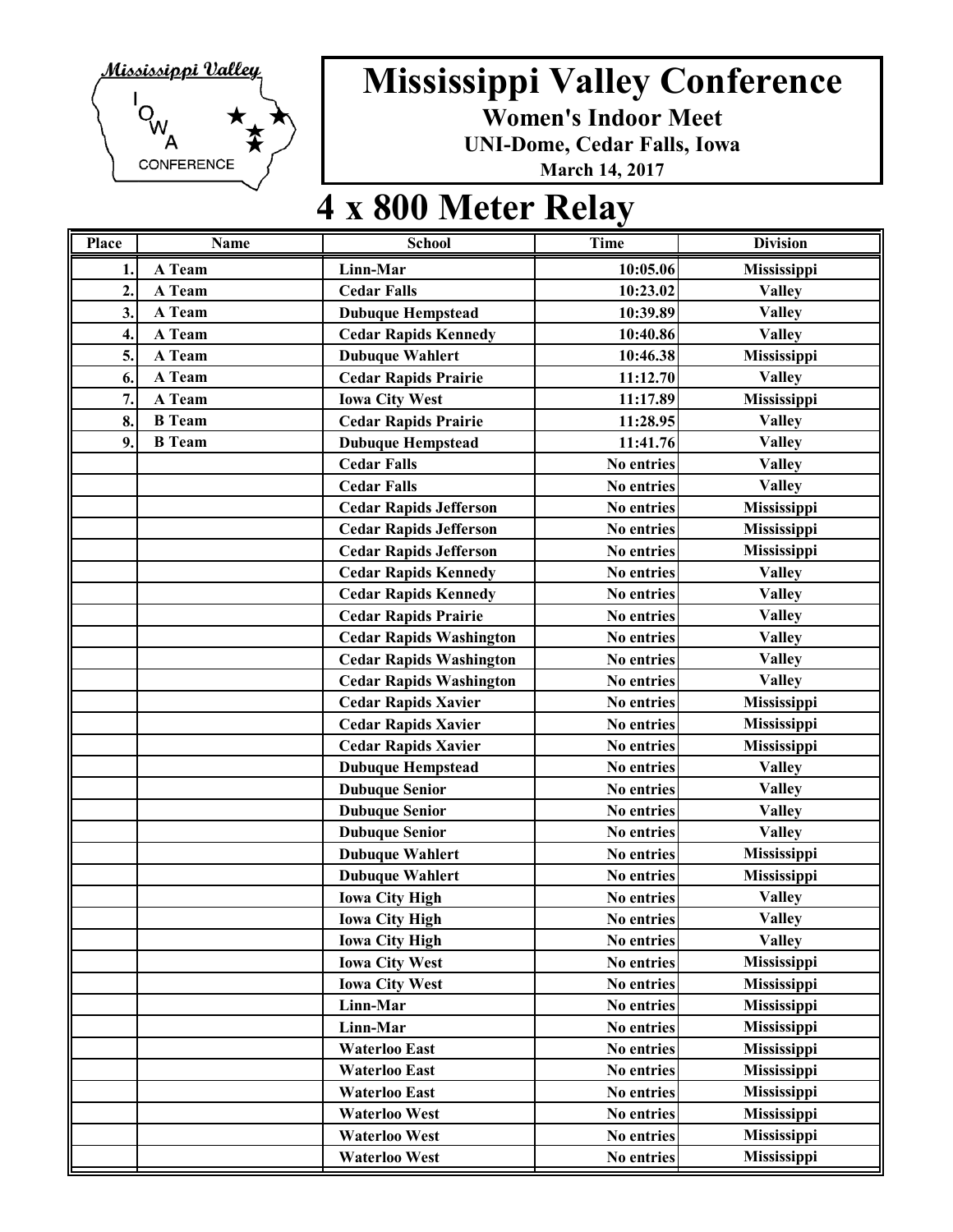

**Women's Indoor Meet**

**UNI-Dome, Cedar Falls, Iowa**

**March 14, 2017**

#### **Shuttle Hurdle Relay**

| Place        | Name          | <b>School</b>                  | <b>Time</b> | <b>Division</b> |
|--------------|---------------|--------------------------------|-------------|-----------------|
| 1.           | A Team        | <b>Iowa City West</b>          | 38.25       | Mississippi     |
| $\mathbf{2}$ | <b>B</b> Team | <b>Iowa City West</b>          | 41.09       | Mississippi     |
| 3.           | A Team        | Linn-Mar                       | 41.41       | Mississippi     |
| 4.           | A Team        | <b>Cedar Falls</b>             | 44.98       | <b>Valley</b>   |
| 5.           | A Team        | <b>Dubuque Hempstead</b>       | 45.39       | <b>Valley</b>   |
| 6.           | A Team        | <b>Iowa City High</b>          | 45.78       | <b>Valley</b>   |
| 7.           | <b>B</b> Team | Linn-Mar                       | 55.16       | Mississippi     |
| 8.           | A Team        | <b>Cedar Rapids Jefferson</b>  | <b>DO</b>   | Mississippi     |
|              |               | <b>Cedar Falls</b>             | No entries  | <b>Valley</b>   |
|              |               | <b>Cedar Falls</b>             | No entries  | <b>Valley</b>   |
|              |               | <b>Cedar Rapids Jefferson</b>  | No entries  | Mississippi     |
|              |               | <b>Cedar Rapids Jefferson</b>  | No entries  | Mississippi     |
|              |               | <b>Cedar Rapids Kennedy</b>    | No entries  | <b>Valley</b>   |
|              |               | <b>Cedar Rapids Kennedy</b>    | No entries  | <b>Valley</b>   |
|              |               | <b>Cedar Rapids Kennedy</b>    | No entries  | <b>Valley</b>   |
|              |               | <b>Cedar Rapids Prairie</b>    | No entries  | <b>Valley</b>   |
|              |               | <b>Cedar Rapids Prairie</b>    | No entries  | <b>Valley</b>   |
|              |               | <b>Cedar Rapids Prairie</b>    | No entries  | <b>Valley</b>   |
|              |               | <b>Cedar Rapids Washington</b> | No entries  | <b>Valley</b>   |
|              |               | <b>Cedar Rapids Washington</b> | No entries  | <b>Valley</b>   |
|              |               | <b>Cedar Rapids Washington</b> | No entries  | <b>Valley</b>   |
|              |               | <b>Cedar Rapids Xavier</b>     | No entries  | Mississippi     |
|              |               | <b>Cedar Rapids Xavier</b>     | No entries  | Mississippi     |
|              |               | <b>Cedar Rapids Xavier</b>     | No entries  | Mississippi     |
|              |               | <b>Dubuque Hempstead</b>       | No entries  | <b>Valley</b>   |
|              |               | <b>Dubuque Hempstead</b>       | No entries  | <b>Valley</b>   |
|              |               | <b>Dubuque Senior</b>          | No entries  | <b>Valley</b>   |
|              |               | <b>Dubuque Senior</b>          | No entries  | <b>Valley</b>   |
|              |               | <b>Dubuque Senior</b>          | No entries  | <b>Valley</b>   |
|              |               | <b>Dubuque Wahlert</b>         | No entries  | Mississippi     |
|              |               | <b>Dubuque Wahlert</b>         | No entries  | Mississippi     |
|              |               | <b>Dubuque Wahlert</b>         | No entries  | Mississippi     |
|              |               | <b>Iowa City High</b>          | No entries  | <b>Valley</b>   |
|              |               | <b>Iowa City High</b>          | No entries  | <b>Valley</b>   |
|              |               | <b>Iowa City West</b>          | No entries  | Mississippi     |
|              |               | Linn-Mar                       | No entries  | Mississippi     |
|              |               | <b>Waterloo East</b>           | No entries  | Mississippi     |
|              |               | <b>Waterloo East</b>           | No entries  | Mississippi     |
|              |               | <b>Waterloo East</b>           | No entries  | Mississippi     |
|              |               | <b>Waterloo West</b>           | No entries  | Mississippi     |
|              |               | <b>Waterloo West</b>           | No entries  | Mississippi     |
|              |               | Waterloo West                  | No entries  | Mississippi     |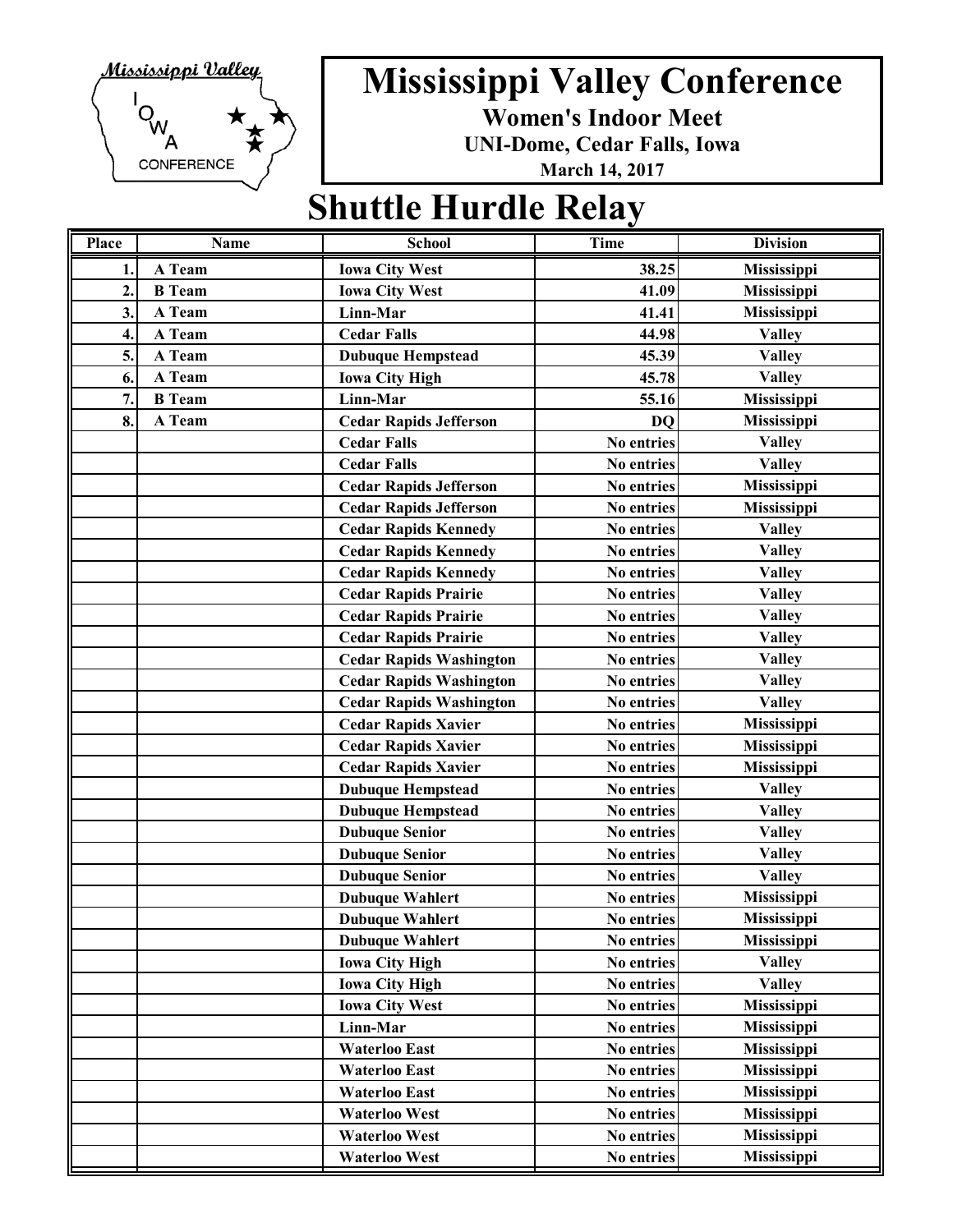

**Women's Indoor Meet**

**UNI-Dome, Cedar Falls, Iowa**

**March 14, 2017**

#### **Distance Medley Relay**

| Place            | Name          | <b>School</b>                  | <b>Time</b>       | <b>Division</b>    |
|------------------|---------------|--------------------------------|-------------------|--------------------|
| 1.               | A Team        | <b>Dubuque Senior</b>          | 4:35.98           | <b>Valley</b>      |
| $\overline{2}$ . | A Team        | <b>Waterloo West</b>           | 4:38.00           | Mississippi        |
| 3.               | A Team        | <b>Cedar Rapids Prairie</b>    | 4:39.52           | <b>Valley</b>      |
| 4.               | A Team        | <b>Dubuque Hempstead</b>       | 4:41.03           | <b>Valley</b>      |
| 5.               | A Team        | <b>Waterloo East</b>           | 4:42.97           | Mississippi        |
| 6.               | A Team        | <b>Iowa City West</b>          | 4:44.34           | Mississippi        |
| 7.               | A Team        | <b>Cedar Rapids Kennedy</b>    | 4:49.05           | <b>Valley</b>      |
| 8.               | A Team        | <b>Iowa City High</b>          | 4:53.57           | <b>Valley</b>      |
| 9.               | A Team        | <b>Dubuque Wahlert</b>         | 4:59.22           | Mississippi        |
| 10.              | A Team        | <b>Cedar Falls</b>             | 5:08.51           | <b>Valley</b>      |
| 11.              | A Team        | Linn-Mar                       | 5:15.82           | Mississippi        |
| 12.              | <b>B</b> Team | <b>Waterloo West</b>           | 5:22.00           | Mississippi        |
|                  |               | <b>Cedar Falls</b>             | No entries        | <b>Valley</b>      |
|                  |               | <b>Cedar Falls</b>             | No entries        | <b>Valley</b>      |
|                  |               | <b>Cedar Rapids Jefferson</b>  | No entries        | Mississippi        |
|                  |               | <b>Cedar Rapids Jefferson</b>  | <b>No entries</b> | Mississippi        |
|                  |               | <b>Cedar Rapids Jefferson</b>  | No entries        | Mississippi        |
|                  |               | <b>Cedar Rapids Kennedy</b>    | No entries        | <b>Valley</b>      |
|                  |               | <b>Cedar Rapids Kennedy</b>    | No entries        | <b>Valley</b>      |
|                  |               | <b>Cedar Rapids Prairie</b>    | No entries        | <b>Valley</b>      |
|                  |               | <b>Cedar Rapids Prairie</b>    | No entries        | <b>Valley</b>      |
|                  |               | <b>Cedar Rapids Washington</b> | No entries        | <b>Valley</b>      |
|                  |               | <b>Cedar Rapids Washington</b> | No entries        | <b>Valley</b>      |
|                  |               | <b>Cedar Rapids Washington</b> | No entries        | <b>Valley</b>      |
|                  |               | <b>Cedar Rapids Xavier</b>     | No entries        | Mississippi        |
|                  |               | <b>Cedar Rapids Xavier</b>     | No entries        | Mississippi        |
|                  |               | <b>Cedar Rapids Xavier</b>     | No entries        | Mississippi        |
|                  |               | <b>Dubuque Hempstead</b>       | No entries        | <b>Valley</b>      |
|                  |               | <b>Dubuque Hempstead</b>       | No entries        | <b>Valley</b>      |
|                  |               | <b>Dubuque Senior</b>          | No entries        | <b>Valley</b>      |
|                  |               | <b>Dubuque Senior</b>          | No entries        | <b>Valley</b>      |
|                  |               | <b>Dubuque Wahlert</b>         | No entries        | Mississippi        |
|                  |               | <b>Dubuque Wahlert</b>         | No entries        | Mississippi        |
|                  |               | <b>Iowa City High</b>          | No entries        | <b>Valley</b>      |
|                  |               | <b>Iowa City High</b>          | No entries        | <b>Valley</b>      |
|                  |               | <b>Iowa City West</b>          | No entries        | <b>Mississippi</b> |
|                  |               | <b>Iowa City West</b>          | No entries        | Mississippi        |
|                  |               | Linn-Mar                       | No entries        | Mississippi        |
|                  |               | Linn-Mar                       | No entries        | Mississippi        |
|                  |               | <b>Waterloo East</b>           | No entries        | Mississippi        |
|                  |               | <b>Waterloo East</b>           | No entries        | Mississippi        |
|                  |               | <b>Waterloo West</b>           | No entries        | Mississippi        |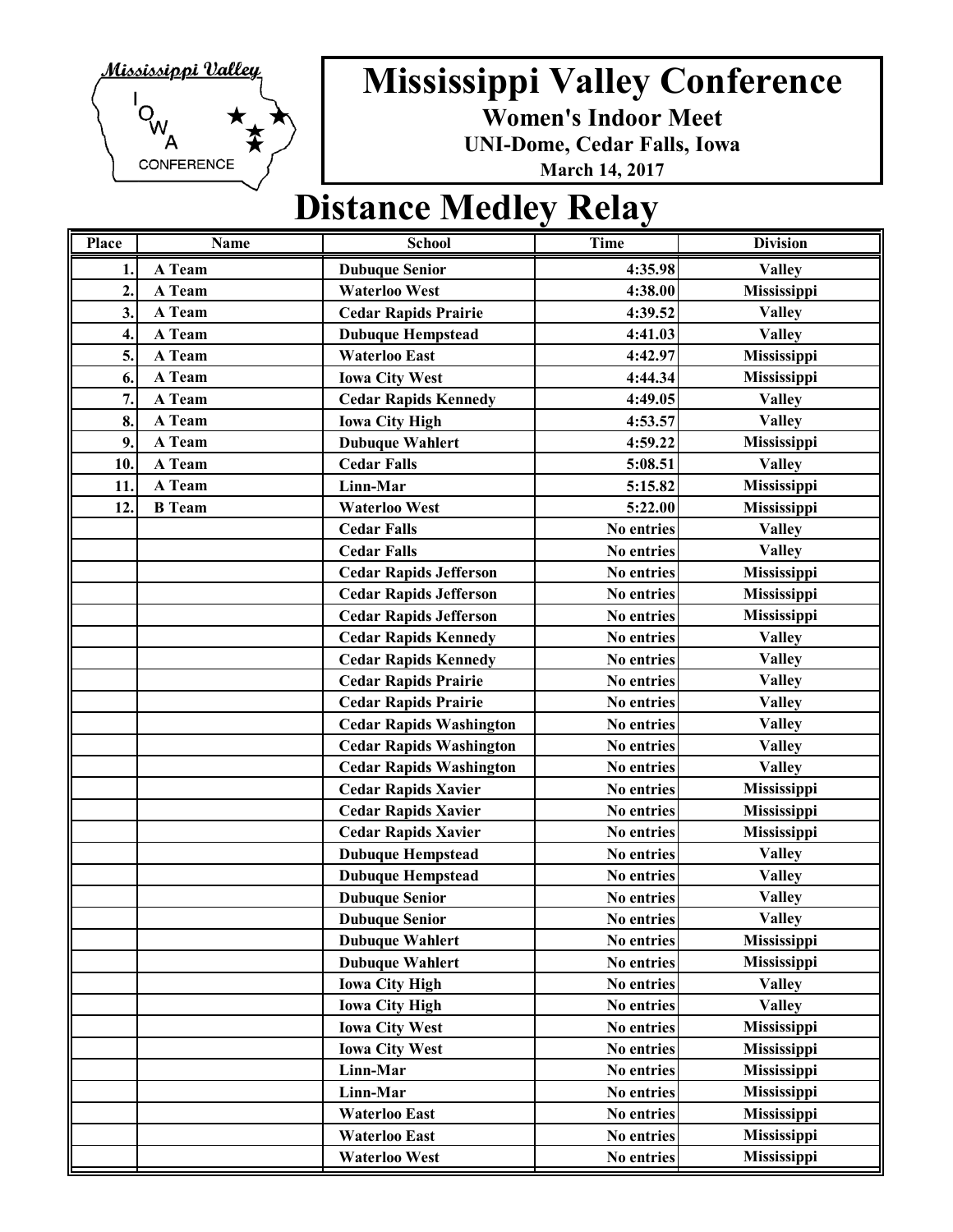

**Women's Indoor Meet**

**UNI-Dome, Cedar Falls, Iowa**

**March 14, 2017**

#### **60 Meter Dash**

| Place            | Name                    | <b>School</b>                  | <b>Time</b> | <b>Division</b>    |
|------------------|-------------------------|--------------------------------|-------------|--------------------|
| 1.               | <b>Alanna Muhammad</b>  | <b>Waterloo East</b>           | 7.63        | Mississippi        |
| $\overline{2}$ . | <b>Jill Bennett</b>     | Linn-Mar                       | 7.91        | <b>Mississippi</b> |
| 3.               | <b>Emma Cooper</b>      | <b>Iowa City High</b>          | 7.94        | <b>Valley</b>      |
| 4.               | <b>Katie Severt</b>     | <b>Iowa City West</b>          | 7.97        | Mississippi        |
| 5.               | Ally B                  | <b>Iowa City West</b>          | 8.00        | Mississippi        |
| 6.               | <b>Shamya Jenkins</b>   | <b>Waterloo East</b>           | 8.07        | Mississippi        |
| 7.               | <b>Grace Miller</b>     | <b>Cedar Rapids Xavier</b>     | 8.13        | Mississippi        |
| 8.               | <b>Bailey Vance</b>     | <b>Dubuque Wahlert</b>         | 8.18        | Mississippi        |
| 9.               | <b>Erion Gafeney</b>    | <b>Waterloo East</b>           | 8.32        | Mississippi        |
| 10.              | <b>Ariana Rolle</b>     | Linn-Mar                       | 8.34        | <b>Mississippi</b> |
| 11.              | <b>Nicole Geerdes</b>   | <b>Cedar Falls</b>             | 8.36        | <b>Valley</b>      |
| 11.              | <b>Maddie McCarron</b>  | <b>Dubuque Wahlert</b>         | 8.36        | Mississippi        |
| 13.              | <b>Lopou Peal</b>       | <b>Cedar Rapids Washington</b> | 8.37        | <b>Valley</b>      |
| 14.              | Redding                 | <b>Dubuque Hempstead</b>       | 8.39        | <b>Valley</b>      |
| 15.              | <b>Jaycise Clark</b>    | <b>Cedar Rapids Kennedy</b>    | 8.40        | <b>Valley</b>      |
| 16.              | <b>Alexis Harre</b>     | <b>Cedar Rapids Kennedy</b>    | 8.42        | <b>Valley</b>      |
| 16.              | <b>Chamya Adams</b>     | <b>Iowa City West</b>          | 8.42        | Mississippi        |
| 18.              | H. Klein                | <b>Dubuque Hempstead</b>       | 8.45        | <b>Valley</b>      |
| 19.              | <b>Brie Fuller</b>      | <b>Cedar Rapids Prairie</b>    | 8.47        | <b>Valley</b>      |
| 20.              | <b>Anna Huggins</b>     | Linn-Mar                       | 8.56        | <b>Mississippi</b> |
| 21.              | <b>Busch</b>            | <b>Dubuque Senior</b>          | 8.62        | <b>Valley</b>      |
| 22.              | <b>Mariah Ward</b>      | <b>Cedar Rapids Washington</b> | 8.66        | <b>Valley</b>      |
| 23.              | <b>Anna Parr</b>        | <b>Cedar Rapids Xavier</b>     | 8.69        | Mississippi        |
| 24.              | Shania                  | <b>Waterloo West</b>           | 8.81        | Mississippi        |
| 25.              | Nijae Hunt              | <b>Cedar Falls</b>             | 8.89        | <b>Valley</b>      |
| 26.              | <b>Shelby Simons</b>    | <b>Cedar Falls</b>             | 9.00        | <b>Valley</b>      |
| 27.              | Hedgmann                | <b>Cedar Rapids Jefferson</b>  | 9.04        | Mississippi        |
| 28.              | <b>Elizabeth Janusz</b> | <b>Cedar Rapids Kennedy</b>    | 9.10        | <b>Valley</b>      |
| 29.              | <b>Benita</b>           | <b>Cedar Rapids Jefferson</b>  | 9.14        | Mississippi        |
| 29               | Quin                    | <b>Dubuque Hempstead</b>       | 9.14        | <b>Valley</b>      |
| 31.              | Winders                 | <b>Dubuque Senior</b>          | 9.36        | <b>Valley</b>      |
| 32.              | Alycia                  | <b>Waterloo West</b>           | 9.42        | Mississippi        |
| 33.              | <b>Paige Pridegon</b>   | <b>Cedar Rapids Washington</b> | 9.69        | <b>Valley</b>      |
| 34.              | Colleen                 | <b>Waterloo West</b>           | 9.78        | Mississippi        |
| 35.              | <b>Asiaton Bah</b>      | <b>Iowa City High</b>          | 9.94        | <b>Valley</b>      |
| 36.              | <b>Streeter</b>         | <b>Cedar Rapids Jefferson</b>  | 10.06       | Mississippi        |
| 37.              | <b>Rebecca Murray</b>   | <b>Iowa City High</b>          | 10.38       | <b>Valley</b>      |
|                  |                         | <b>Cedar Rapids Prairie</b>    | No entries  | <b>Valley</b>      |
|                  |                         | <b>Cedar Rapids Prairie</b>    | No entries  | <b>Valley</b>      |
|                  |                         | <b>Cedar Rapids Xavier</b>     | No entries  | Mississippi        |
|                  |                         | <b>Dubuque Senior</b>          | No entries  | <b>Valley</b>      |
|                  |                         | <b>Dubuque Wahlert</b>         | No entries  | Mississippi        |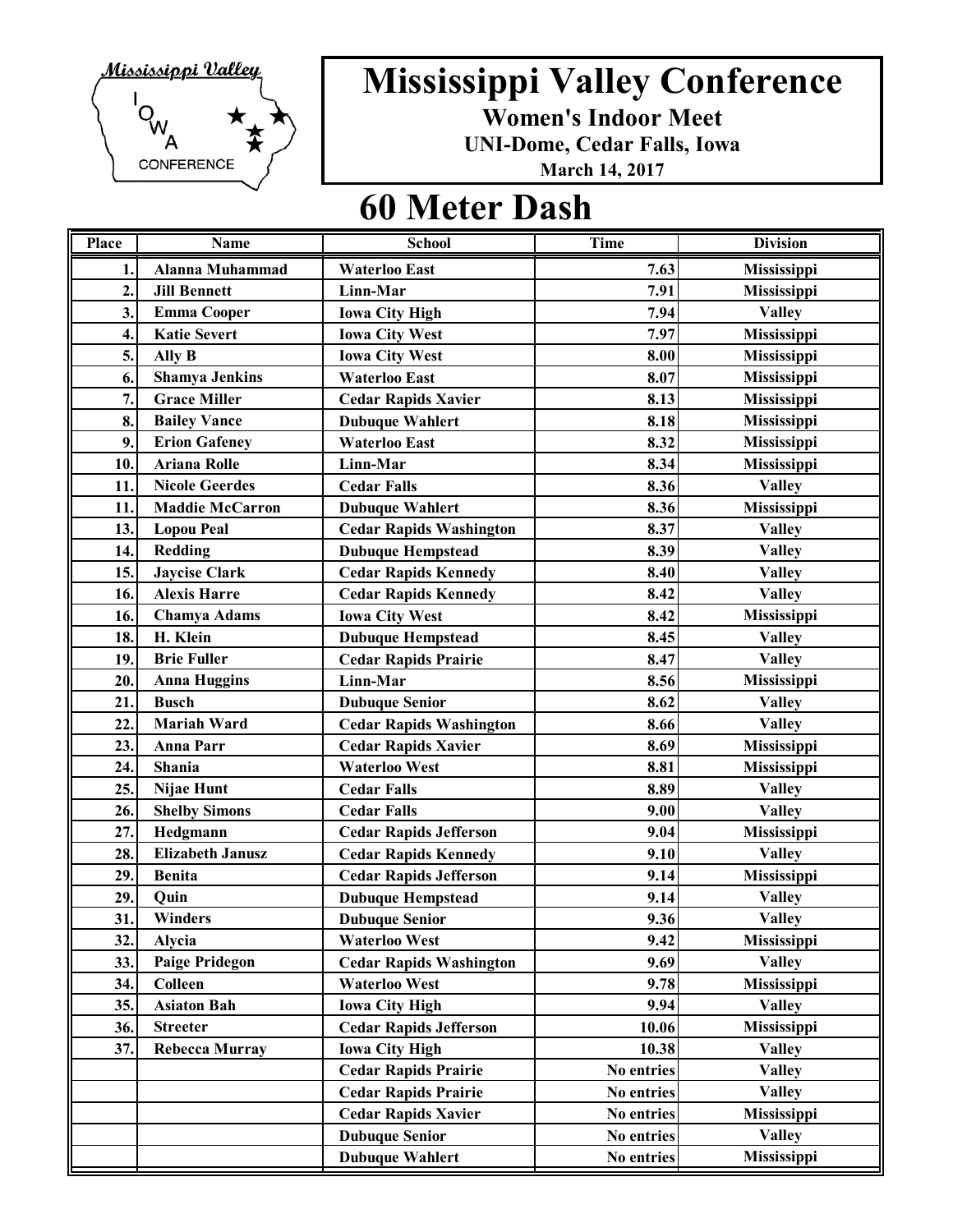

**Women's Indoor Meet**

**UNI-Dome, Cedar Falls, Iowa**

**March 14, 2017**

#### **400 Meter Dash**

| Place            | Name                          | <b>School</b>                  | <b>Time</b> | <b>Division</b> |
|------------------|-------------------------------|--------------------------------|-------------|-----------------|
| 1.               | <b>Kerris Roberts</b>         | <b>Waterloo East</b>           | 1:03.00     | Mississippi     |
| $\overline{2}$ . | Nina Marquardt                | <b>Cedar Rapids Xavier</b>     | 1:05.77     | Mississippi     |
| 3.               | Jada Golden-Smith             | <b>Cedar Falls</b>             | 1:05.85     | <b>Valley</b>   |
| 4.               | K. Leicht                     | <b>Dubuque Hempstead</b>       | 1:05.90     | <b>Valley</b>   |
| 5.               | G. Ries                       | <b>Dubuque Hempstead</b>       | 1:06.30     | <b>Valley</b>   |
| 6.               | <b>Auna Huseman</b>           | <b>Dubuque Wahlert</b>         | 1:06.36     | Mississippi     |
| 7.               | <b>Rose Suatek</b>            | <b>Cedar Rapids Kennedy</b>    | 1:07.91     | <b>Valley</b>   |
| 8.               | <b>Carlee Smith</b>           | <b>Cedar Rapids Kennedy</b>    | 1:08.10     | <b>Valley</b>   |
| 9.               | <b>Raegan Geary</b>           | <b>Cedar Rapids Prairie</b>    | 1:08.88     | <b>Valley</b>   |
| 10.              | <b>Amanee Clark</b>           | <b>Waterloo East</b>           | 1:09.70     | Mississippi     |
| 11.              | <b>Brianna Yanga</b>          | <b>Cedar Rapids Xavier</b>     | 1:10.26     | Mississippi     |
| 12.              | <b>Bridget Schmitt</b>        | <b>Cedar Rapids Xavier</b>     | 1:11.00     | Mississippi     |
| 13.              | <b>Avery Smith</b>            | <b>Cedar Rapids Prairie</b>    | 1:11.71     | <b>Valley</b>   |
| 14.              | <b>Avrion</b>                 | <b>Waterloo West</b>           | 1:12.00     | Mississippi     |
| 15.              | <b>Haley Daerkson</b>         | <b>Cedar Rapids Prairie</b>    | 1:12.06     | <b>Valley</b>   |
| 16.              | <b>Tarrel Manning</b>         | <b>Waterloo East</b>           | 1:12.34     | Mississippi     |
| 17.              | <b>Shelby Williams</b>        | <b>Cedar Rapids Kennedy</b>    | 1:15.25     | <b>Valley</b>   |
| 18.              | <b>Sarah Humed</b>            | <b>Iowa City West</b>          | 1:16.27     | Mississippi     |
| 19.              | <b>Destiny</b>                | <b>Waterloo West</b>           | 1:17.00     | Mississippi     |
| 19.              | <b>Divine</b>                 | <b>Waterloo West</b>           | 1:17.00     | Mississippi     |
| 21.              | Kiana Chalupa                 | <b>Iowa City High</b>          | 1:21.20     | <b>Valley</b>   |
| 22.              | <b>Aubryn Kaine</b>           | <b>Iowa City High</b>          | 1:22.84     | <b>Valley</b>   |
| 23.              | <b>Manson</b>                 | <b>Cedar Rapids Washington</b> | 1:25.28     | <b>Valley</b>   |
| 24.              | <b>Madalyn Appleby-Sparro</b> | <b>Cedar Rapids Washington</b> | 1:26.95     | <b>Valley</b>   |
| 25.              | <b>Megan Bunce</b>            | Linn-Mar                       | 1:29.97     | Mississippi     |
|                  |                               | <b>Cedar Falls</b>             | No entries  | <b>Valley</b>   |
|                  |                               | <b>Cedar Falls</b>             | No entries  | <b>Valley</b>   |
|                  |                               | <b>Cedar Rapids Jefferson</b>  | No entries  | Mississippi     |
|                  |                               | <b>Cedar Rapids Jefferson</b>  | No entries  | Mississippi     |
|                  |                               | <b>Cedar Rapids Jefferson</b>  | No entries  | Mississippi     |
|                  |                               | <b>Cedar Rapids Washington</b> | No entries  | <b>Valley</b>   |
|                  |                               | <b>Dubuque Hempstead</b>       | No entries  | <b>Valley</b>   |
|                  |                               | <b>Dubuque Senior</b>          | No entries  | <b>Valley</b>   |
|                  |                               | <b>Dubuque Senior</b>          | No entries  | <b>Valley</b>   |
|                  |                               | <b>Dubuque Senior</b>          | No entries  | <b>Valley</b>   |
|                  |                               | <b>Dubuque Wahlert</b>         | No entries  | Mississippi     |
|                  |                               | <b>Dubuque Wahlert</b>         | No entries  | Mississippi     |
|                  |                               | <b>Iowa City High</b>          | No entries  | <b>Valley</b>   |
|                  |                               | <b>Iowa City West</b>          | No entries  | Mississippi     |
|                  |                               | <b>Iowa City West</b>          | No entries  | Mississippi     |
|                  |                               | Linn-Mar                       | No entries  | Mississippi     |
|                  |                               | Linn-Mar                       | No entries  | Mississippi     |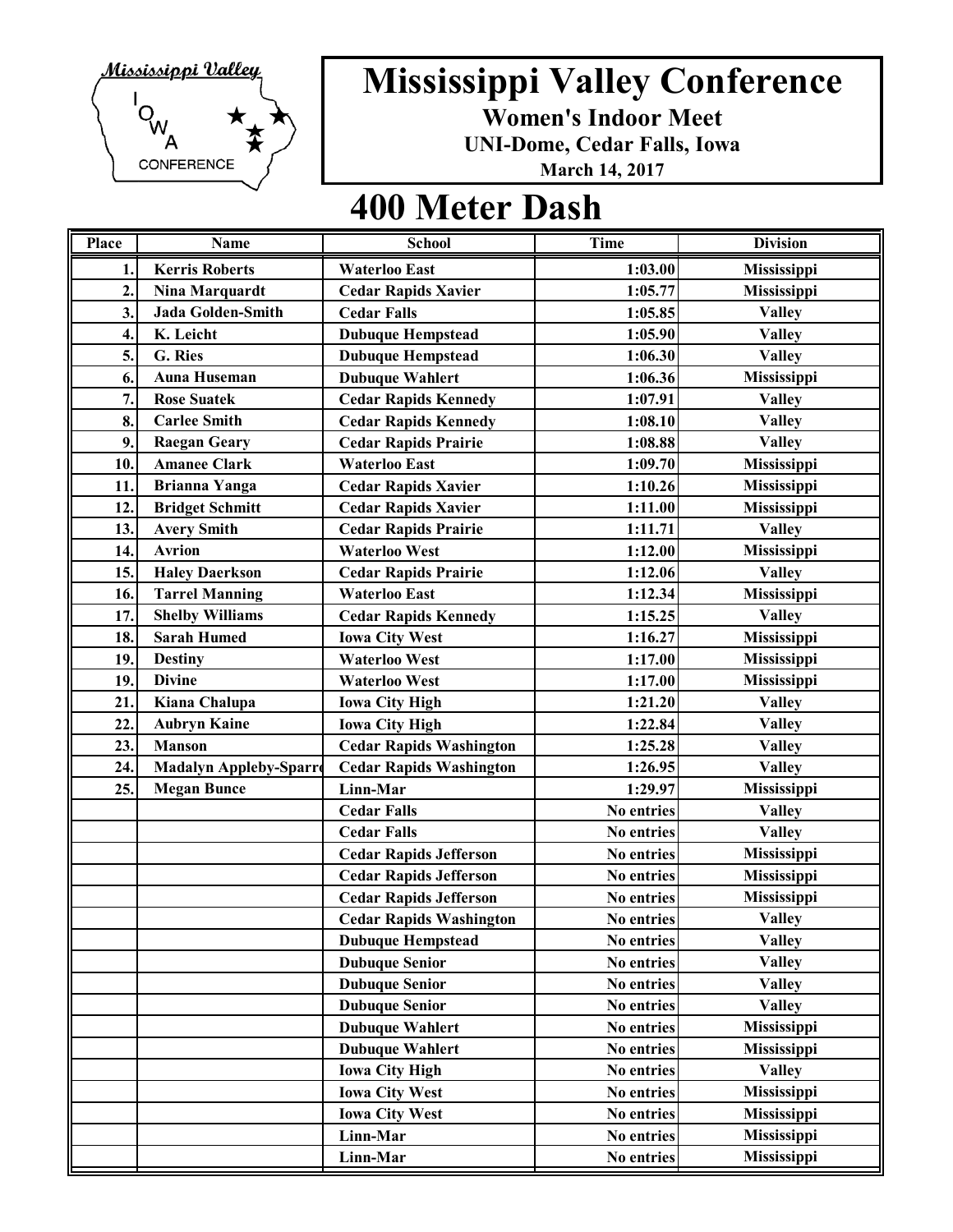

**Women's Indoor Meet**

**UNI-Dome, Cedar Falls, Iowa**

**March 14, 2017**

### **4 x 200 Meter Relay**

| Place | Name          | <b>School</b>                  | <b>Time</b> | <b>Division</b>    |
|-------|---------------|--------------------------------|-------------|--------------------|
| 1.    | A Team        | <b>Dubuque Wahlert</b>         | 1:49.06     | Mississippi        |
| 2.    | A Team        | <b>Iowa City High</b>          | 1:52.72     | <b>Valley</b>      |
| 3.    | A Team        | <b>Waterloo West</b>           | 1:53.46     | Mississippi        |
| 4.    | A Team        | <b>Dubuque Senior</b>          | 1:55.41     | <b>Valley</b>      |
| 5.    | A Team        | <b>Cedar Rapids Prairie</b>    | 1:55.88     | <b>Valley</b>      |
| 6.    | A Team        | <b>Cedar Rapids Kennedy</b>    | 1:56.50     | <b>Valley</b>      |
| 7.    | A Team        | <b>Dubuque Hempstead</b>       | 1:56.73     | <b>Valley</b>      |
| 8.    | A Team        | <b>Cedar Rapids Jefferson</b>  | 1:57.22     | Mississippi        |
| 9.    | A Team        | <b>Cedar Falls</b>             | 2:00.55     | <b>Valley</b>      |
| 10.   | A Team        | Linn-Mar                       | 2:00.88     | Mississippi        |
| 11.   | <b>B</b> Team | <b>Cedar Rapids Jefferson</b>  | 2:01.74     | Mississippi        |
| 12.   | <b>B</b> Team | <b>Waterloo West</b>           | 2:03.86     | Mississippi        |
| 13.   | A Team        | <b>Iowa City West</b>          | 2:04.47     | Mississippi        |
| 14.   | A Team        | <b>Waterloo East</b>           | 2:06.20     | Mississippi        |
| 15.   | <b>B</b> Team | <b>Cedar Falls</b>             | 2:08.90     | <b>Valley</b>      |
| 16.   | <b>B</b> Team | Linn-Mar                       | 2:09.66     | Mississippi        |
|       | <b>B</b> Team | <b>Dubuque Hempstead</b>       | <b>DQ</b>   | <b>Valley</b>      |
|       |               | <b>Cedar Falls</b>             | No entries  | <b>Valley</b>      |
|       |               | <b>Cedar Rapids Jefferson</b>  | No entries  | Mississippi        |
|       |               | <b>Cedar Rapids Kennedy</b>    | No entries  | <b>Valley</b>      |
|       |               | <b>Cedar Rapids Kennedy</b>    | No entries  | <b>Valley</b>      |
|       |               | <b>Cedar Rapids Prairie</b>    | No entries  | <b>Valley</b>      |
|       |               | <b>Cedar Rapids Prairie</b>    | No entries  | <b>Valley</b>      |
|       |               | <b>Cedar Rapids Washington</b> | No entries  | <b>Valley</b>      |
|       |               | <b>Cedar Rapids Washington</b> | No entries  | <b>Valley</b>      |
|       |               | <b>Cedar Rapids Washington</b> | No entries  | <b>Valley</b>      |
|       |               | <b>Cedar Rapids Xavier</b>     | No entries  | Mississippi        |
|       |               | <b>Cedar Rapids Xavier</b>     | No entries  | Mississippi        |
|       |               | <b>Cedar Rapids Xavier</b>     | No entries  | <b>Mississippi</b> |
|       |               | <b>Dubuque Hempstead</b>       | No entries  | <b>Valley</b>      |
|       |               | <b>Dubuque Senior</b>          | No entries  | <b>Valley</b>      |
|       |               | <b>Dubuque Senior</b>          | No entries  | <b>Valley</b>      |
|       |               | <b>Dubuque Wahlert</b>         | No entries  | Mississippi        |
|       |               | <b>Dubuque Wahlert</b>         | No entries  | Mississippi        |
|       |               | <b>Iowa City High</b>          | No entries  | <b>Valley</b>      |
|       |               | <b>Iowa City High</b>          | No entries  | <b>Valley</b>      |
|       |               | <b>Iowa City West</b>          | No entries  | Mississippi        |
|       |               | <b>Iowa City West</b>          | No entries  | Mississippi        |
|       |               | Linn-Mar                       | No entries  | Mississippi        |
|       |               | <b>Waterloo East</b>           | No entries  | Mississippi        |
|       |               | <b>Waterloo East</b>           | No entries  | Mississippi        |
|       |               | <b>Waterloo West</b>           | No entries  | Mississippi        |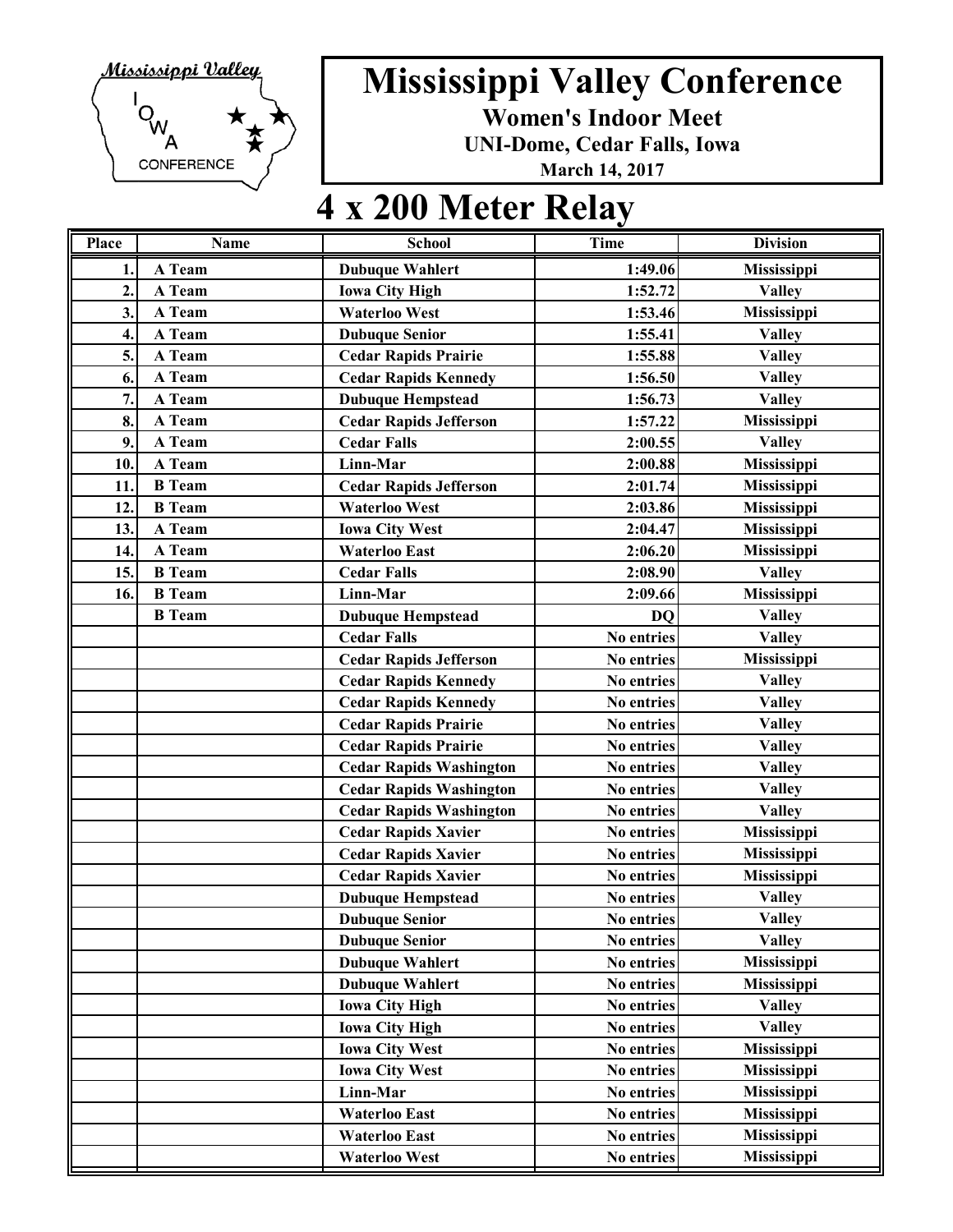

**Women's Indoor Meet**

**UNI-Dome, Cedar Falls, Iowa**

**March 14, 2017**

#### **60 Meter Hurdles**

| Place            | <b>Name</b>               | <b>School</b>                  | <b>Time</b> | <b>Division</b>    |
|------------------|---------------------------|--------------------------------|-------------|--------------------|
| 1.               | <b>Valerie Welch</b>      | <b>Iowa City West</b>          | 8.80        | <b>Mississippi</b> |
| $\overline{2}$ . | Bergmann                  | <b>Cedar Rapids Jefferson</b>  | 8.96        | Mississippi        |
| 3.               | <b>Peyton Steva</b>       | <b>Iowa City West</b>          | 9.19        | Mississippi        |
| 4.               | <b>Bailey Vance</b>       | <b>Dubuque Wahlert</b>         | 9.25        | Mississippi        |
| 5.               | <b>Natalie McAllister</b> | <b>Cedar Rapids Kennedy</b>    | 9.78        | <b>Valley</b>      |
| 6.               | <b>Kitra Bell</b>         | <b>Iowa City West</b>          | 9.92        | Mississippi        |
| 7.               | <b>Theresa Lampe</b>      | <b>Cedar Rapids Xavier</b>     | 10.00       | Mississippi        |
| 8.               | Tae'Anna                  | <b>Waterloo West</b>           | 10.03       | Mississippi        |
| 9.               | <b>Lily Becker</b>        | <b>Cedar Falls</b>             | 10.13       | <b>Valley</b>      |
| 10.              | <b>Anna Millard</b>       | <b>Cedar Rapids Prairie</b>    | 10.31       | <b>Valley</b>      |
| 11.              | <b>Katie Beer</b>         | <b>Cedar Rapids Kennedy</b>    | 10.32       | <b>Valley</b>      |
| 12.              | <b>Brooke Bormann</b>     | <b>Iowa City High</b>          | 10.45       | <b>Valley</b>      |
| 13.              | <b>Chloe McNees</b>       | Linn-Mar                       | 10.69       | Mississippi        |
| 14.              | <b>Ashton Catlett</b>     | <b>Cedar Rapids Prairie</b>    | 10.70       | <b>Valley</b>      |
| 15.              | <b>Merryl Green</b>       | <b>Iowa City High</b>          | 10.88       | <b>Valley</b>      |
| 16.              | <b>Kate Skarlis</b>       | <b>Cedar Falls</b>             | 10.96       | <b>Valley</b>      |
| 17.              | <b>Allie Scolaro</b>      | Linn-Mar                       | 10.99       | Mississippi        |
| 18.              | <b>Kayla Micek</b>        | Linn-Mar                       | 11.15       | Mississippi        |
| 19.              | <b>Jamie Wallace</b>      | <b>Cedar Falls</b>             | 11.49       | <b>Valley</b>      |
| 20.              | <b>Boleyn</b>             | <b>Dubuque Senior</b>          | 11.65       | <b>Valley</b>      |
| 21.              | <b>Nicole Miller</b>      | <b>Cedar Rapids Prairie</b>    | 11.80       | <b>Valley</b>      |
| 22.              | Alycia                    | <b>Waterloo West</b>           | 11.88       | Mississippi        |
| 23.              | Zimmerman                 | <b>Dubuque Hempstead</b>       | 11.91       | <b>Valley</b>      |
| 24.              | <b>Michels</b>            | <b>Dubuque Hempstead</b>       | 11.98       | <b>Valley</b>      |
| 25.              | <b>Alexis DuBrava</b>     | <b>Iowa City High</b>          | 12.64       | <b>Valley</b>      |
| 26.              | Carr                      | <b>Cedar Rapids Jefferson</b>  | 12.82       | Mississippi        |
| 27.              | <b>Elle Martens</b>       | <b>Cedar Rapids Washington</b> | 13.78       | <b>Valley</b>      |
| 28.              | <b>Izzy Matthews</b>      | <b>Cedar Rapids Washington</b> | 15.70       | <b>Valley</b>      |
|                  |                           | <b>Cedar Rapids Jefferson</b>  | No entries  | Mississippi        |
|                  |                           | <b>Cedar Rapids Kennedy</b>    | No entries  | <b>Valley</b>      |
|                  |                           | <b>Cedar Rapids Washington</b> | No entries  | <b>Valley</b>      |
|                  |                           | <b>Cedar Rapids Xavier</b>     | No entries  | Mississippi        |
|                  |                           | <b>Cedar Rapids Xavier</b>     | No entries  | Mississippi        |
|                  |                           | <b>Dubuque Hempstead</b>       | No entries  | <b>Valley</b>      |
|                  |                           | <b>Dubuque Senior</b>          | No entries  | <b>Valley</b>      |
|                  |                           | <b>Dubuque Senior</b>          | No entries  | <b>Valley</b>      |
|                  |                           | <b>Dubuque Wahlert</b>         | No entries  | Mississippi        |
|                  |                           | <b>Dubuque Wahlert</b>         | No entries  | Mississippi        |
|                  |                           | <b>Waterloo East</b>           | No entries  | Mississippi        |
|                  |                           | <b>Waterloo East</b>           | No entries  | Mississippi        |
|                  |                           | <b>Waterloo East</b>           | No entries  | Mississippi        |
|                  |                           | Waterloo West                  | No entries  | <b>Mississippi</b> |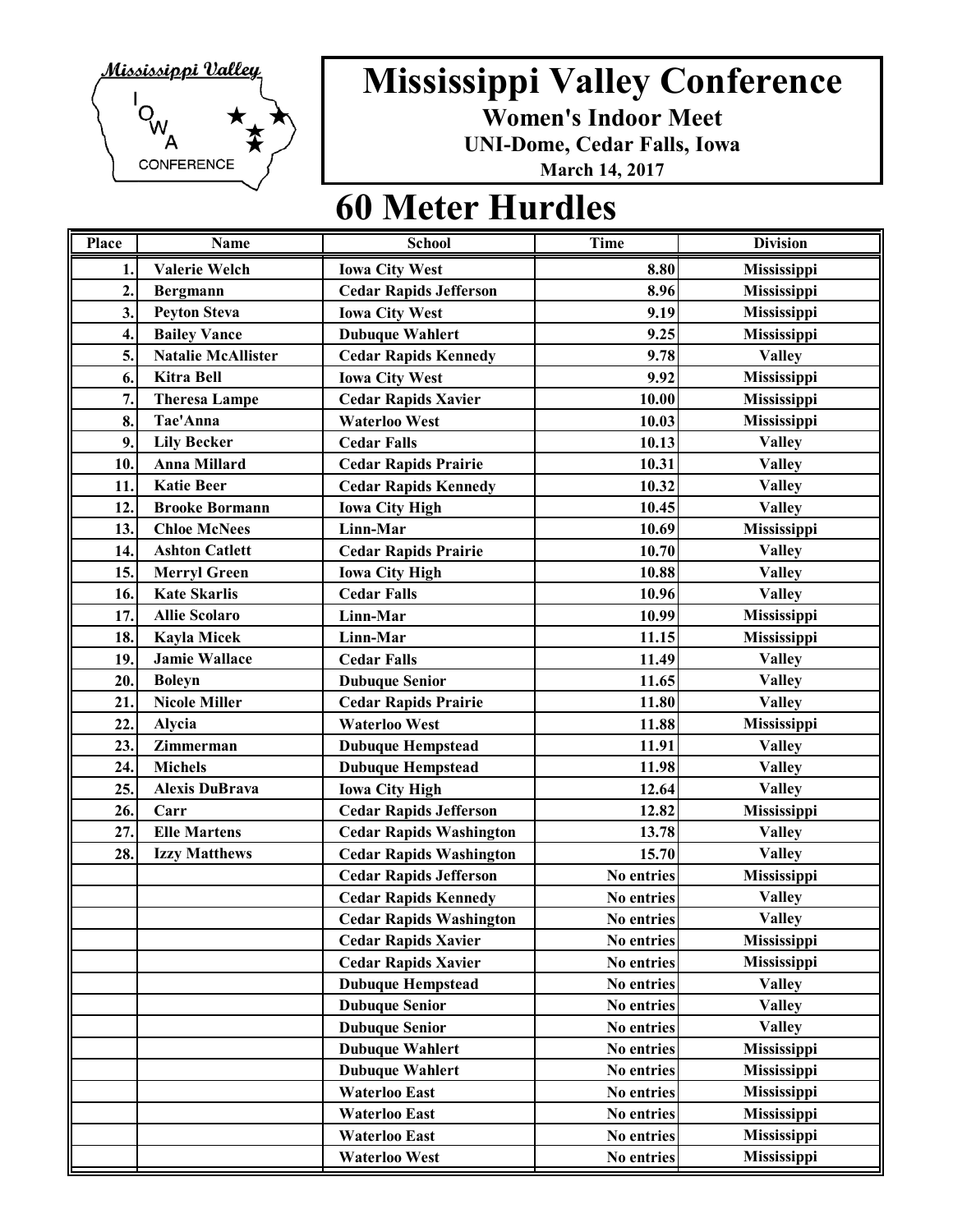

**Women's Indoor Meet**

**UNI-Dome, Cedar Falls, Iowa**

**March 14, 2017**

| <b>Place</b>     | <b>Name</b>               | <b>School</b>                  | <b>Time</b> | <b>Division</b>    |
|------------------|---------------------------|--------------------------------|-------------|--------------------|
| 1.               | <b>Mackenzie Michaels</b> | <b>Cedar Falls</b>             | 2:22.30     | <b>Valley</b>      |
| $\overline{2}$ . | <b>Gabby Skopec</b>       | <b>Iowa City West</b>          | 2:29.63     | Mississippi        |
| 3.               | <b>Reagan Gorman</b>      | <b>Cedar Rapids Washington</b> | 2:32.38     | <b>Valley</b>      |
| 4.               | Gaherty                   | <b>Dubuque Senior</b>          | 2:33.24     | <b>Valley</b>      |
| 5.               | Olivia Hamblin            | <b>Cedar Rapids Kennedy</b>    | 2:35.15     | <b>Valley</b>      |
| 6.               | <b>Miron</b>              | <b>Dubuque Senior</b>          | 2:38.24     | <b>Valley</b>      |
| 7.               | <b>Claire Ronnebaum</b>   | <b>Iowa City West</b>          | 2:38.38     | Mississippi        |
| 8.               | <b>Ally Hecker</b>        | <b>Iowa City High</b>          | 2:40.51     | <b>Valley</b>      |
| 9.               | <b>Morgan Carey</b>       | <b>Iowa City High</b>          | 2:42.82     | <b>Valley</b>      |
| 10.              | <b>Emma Earles</b>        | <b>Dubuque Wahlert</b>         | 2:44.66     | Mississippi        |
| 11.              | <b>Megan Meyer</b>        | <b>Cedar Rapids Xavier</b>     | 2:45.50     | Mississippi        |
| 12.              | <b>Ellie Gretter</b>      | <b>Iowa City West</b>          | 2:48.23     | Mississippi        |
| 13.              | <b>Easley</b>             | <b>Dubuque Senior</b>          | 2:51.51     | <b>Valley</b>      |
| 14.              | Jordan DuBrava            | <b>Iowa City High</b>          | 2:54.76     | <b>Valley</b>      |
| 15.              | Leibfried                 | <b>Dubuque Hempstead</b>       | 3:01.00     | <b>Valley</b>      |
| 16.              | <b>Butler</b>             | <b>Dubuque Hempstead</b>       | 3:06.00     | <b>Valley</b>      |
| 17.              | <b>Haley</b>              | <b>Waterloo West</b>           | 3:07.00     | Mississippi        |
| 18.              | <b>Divine</b>             | <b>Waterloo West</b>           | 3:15.00     | Mississippi        |
| 19.              | Paulson                   | <b>Dubuque Hempstead</b>       | 3:27.92     | <b>Valley</b>      |
|                  |                           | <b>Cedar Falls</b>             | No entries  | <b>Valley</b>      |
|                  |                           | <b>Cedar Falls</b>             | No entries  | <b>Valley</b>      |
|                  |                           | <b>Cedar Rapids Jefferson</b>  | No entries  | Mississippi        |
|                  |                           | <b>Cedar Rapids Jefferson</b>  | No entries  | <b>Mississippi</b> |
|                  |                           | <b>Cedar Rapids Jefferson</b>  | No entries  | Mississippi        |
|                  |                           | <b>Cedar Rapids Kennedy</b>    | No entries  | <b>Valley</b>      |
|                  |                           | <b>Cedar Rapids Prairie</b>    | No entries  | <b>Valley</b>      |
|                  |                           | <b>Cedar Rapids Prairie</b>    | No entries  | <b>Valley</b>      |
|                  |                           | <b>Cedar Rapids Prairie</b>    | No entries  | <b>Valley</b>      |
|                  |                           | <b>Cedar Rapids Washington</b> | No entries  | <b>Valley</b>      |
|                  |                           | <b>Cedar Rapids Washington</b> | No entries  | <b>Valley</b>      |
|                  |                           | <b>Cedar Rapids Xavier</b>     | No entries  | Mississippi        |
|                  |                           | <b>Cedar Rapids Xavier</b>     | No entries  | Mississippi        |
|                  |                           | <b>Dubuque Wahlert</b>         | No entries  | Mississippi        |
|                  |                           | <b>Dubuque Wahlert</b>         | No entries  | Mississippi        |
|                  |                           | Linn-Mar                       | No entries  | Mississippi        |
|                  |                           | Linn-Mar                       | No entries  | Mississippi        |
|                  |                           | Linn-Mar                       | No entries  | Mississippi        |
|                  |                           | <b>Waterloo East</b>           | No entries  | Mississippi        |
|                  |                           | <b>Waterloo East</b>           | No entries  | Mississippi        |
|                  |                           | <b>Waterloo East</b>           | No entries  | Mississippi        |
|                  |                           | <b>Waterloo West</b>           | No entries  | Mississippi        |
|                  | Ali Meyer                 | <b>Cedar Rapids Kennedy</b>    | NT          | <b>Valley</b>      |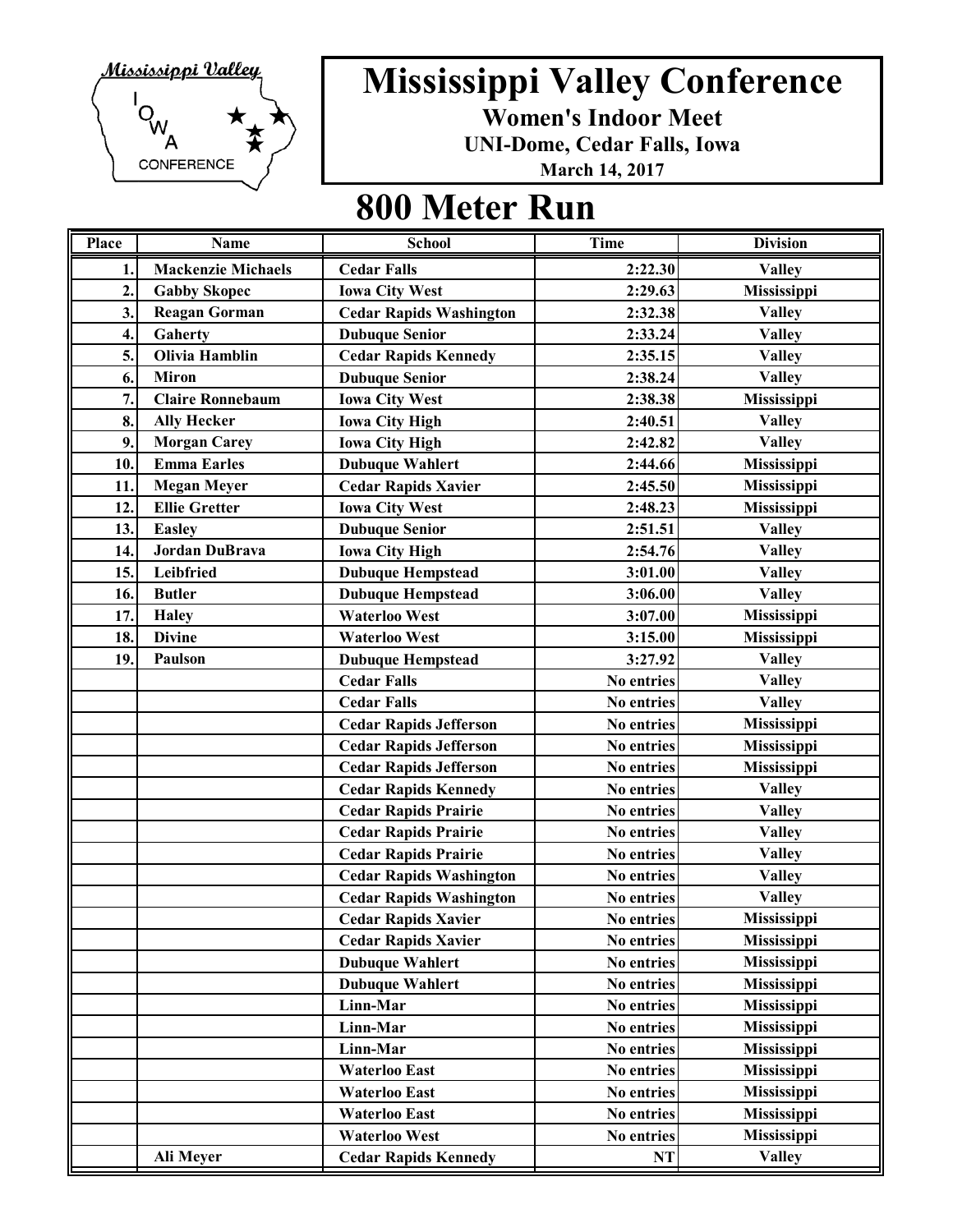

**Women's Indoor Meet**

**UNI-Dome, Cedar Falls, Iowa**

**March 14, 2017**

| Place            | <b>Name</b>                   | <b>School</b>                  | <b>Time</b> | <b>Division</b>    |
|------------------|-------------------------------|--------------------------------|-------------|--------------------|
| 1.               | Anderson                      | <b>Cedar Rapids Jefferson</b>  | 1:39.91     | Mississippi        |
| $\overline{2}$ . | <b>Belew</b>                  | <b>Cedar Rapids Jefferson</b>  | 1:44.04     | Mississippi        |
| 3.               | Paige Kvale                   | <b>Cedar Falls</b>             | 1:45.68     | <b>Valley</b>      |
| 4.               | <b>Hanna Saville</b>          | Linn-Mar                       | 1:45.93     | <b>Mississippi</b> |
| 5.               | <b>Holly Hohmann</b>          | <b>Dubuque Wahlert</b>         | 1:49.26     | <b>Mississippi</b> |
| 6.               | <b>Carli Reittinger</b>       | <b>Cedar Rapids Prairie</b>    | 1:50.50     | <b>Valley</b>      |
| 7.               | <b>Sydney Davis</b>           | <b>Cedar Falls</b>             | 1:52.21     | <b>Valley</b>      |
| 8.               | <b>Buchheit</b>               | <b>Dubuque Hempstead</b>       | 1:52.69     | <b>Valley</b>      |
| 9.               | <b>Kaelyn Ryan</b>            | <b>Cedar Rapids Kennedy</b>    | 1:53.43     | <b>Valley</b>      |
| 10.              | Meehan                        | <b>Dubuque Hempstead</b>       | 1:54.07     | <b>Valley</b>      |
| 11               | <b>Paige Possehl</b>          | <b>Cedar Rapids Prairie</b>    | 1:54.32     | <b>Valley</b>      |
| 12.              | <b>Ally Hicks</b>             | Linn-Mar                       | 1:54.78     | Mississippi        |
| 13.              | <b>Bridget Schmitt</b>        | <b>Cedar Rapids Xavier</b>     | 1:55.40     | Mississippi        |
| 14               | <b>MaryAnne Fierro</b>        | <b>Cedar Rapids Prairie</b>    | 1:57.71     | <b>Valley</b>      |
| 15.              | Camryn                        | <b>Waterloo West</b>           | 1:58.00     | Mississippi        |
| 16.              | <b>Stackis</b>                | <b>Dubuque Senior</b>          | 1:58.89     | <b>Valley</b>      |
| 17.              | <b>Maddie Harper</b>          | Linn-Mar                       | 1:59.56     | Mississippi        |
| 18.              | <b>Jessica Keiebel</b>        | <b>Waterloo East</b>           | 2:04.41     | Mississippi        |
| 19.              | <b>Kristen Sheyko</b>         | <b>Cedar Rapids Kennedy</b>    | 2:04.45     | <b>Valley</b>      |
| 20.              | <b>Liv Shannon</b>            | <b>Waterloo East</b>           | 2:05.22     | Mississippi        |
| 21.              | <b>Olivia Green</b>           | <b>Cedar Rapids Kennedy</b>    | 2:05.26     | <b>Valley</b>      |
| 22.              | <b>Ella Kane</b>              | <b>Cedar Rapids Xavier</b>     | 2:09.94     | Mississippi        |
| 23.              | Anastasia                     | <b>Iowa City High</b>          | 2:12.86     | <b>Valley</b>      |
| 24.              | Grant                         | <b>Dubuque Senior</b>          | 2:16.01     | <b>Valley</b>      |
| 25.              | <b>Adriana Rodriguez</b>      | <b>Waterloo East</b>           | 2:20.53     | Mississippi        |
| 26.              | <b>Hannah McDermott</b>       | <b>Dubuque Wahlert</b>         | 2:21.30     | Mississippi        |
| 27.              | <b>Manson</b>                 | <b>Cedar Rapids Washington</b> | 2:23.23     | <b>Valley</b>      |
| 28.              | <b>Natasha Nichols</b>        | <b>Cedar Rapids Washington</b> | 2:27.41     | <b>Valley</b>      |
| 29.              | <b>Dillon</b>                 | <b>Dubuque Hempstead</b>       | 2:27.49     | <b>Valley</b>      |
| 30.              | <b>Madalyn Appleby-Sparro</b> | <b>Cedar Rapids Washington</b> | 2:31.21     | <b>Valley</b>      |
|                  |                               | <b>Cedar Falls</b>             | No entries  | <b>Valley</b>      |
|                  |                               | <b>Cedar Rapids Jefferson</b>  | No entries  | Mississippi        |
|                  |                               | <b>Cedar Rapids Xavier</b>     | No entries  | <b>Mississippi</b> |
|                  |                               | <b>Dubuque Senior</b>          | No entries  | <b>Valley</b>      |
|                  |                               | <b>Dubuque Wahlert</b>         | No entries  | Mississippi        |
|                  |                               | <b>Iowa City High</b>          | No entries  | <b>Valley</b>      |
|                  |                               | <b>Iowa City High</b>          | No entries  | <b>Valley</b>      |
|                  |                               | <b>Iowa City West</b>          | No entries  | Mississippi        |
|                  |                               | <b>Iowa City West</b>          | No entries  | Mississippi        |
|                  |                               | <b>Iowa City West</b>          | No entries  | Mississippi        |
|                  |                               | <b>Waterloo West</b>           | No entries  | <b>Mississippi</b> |
|                  |                               | <b>Waterloo West</b>           | No entries  | Mississippi        |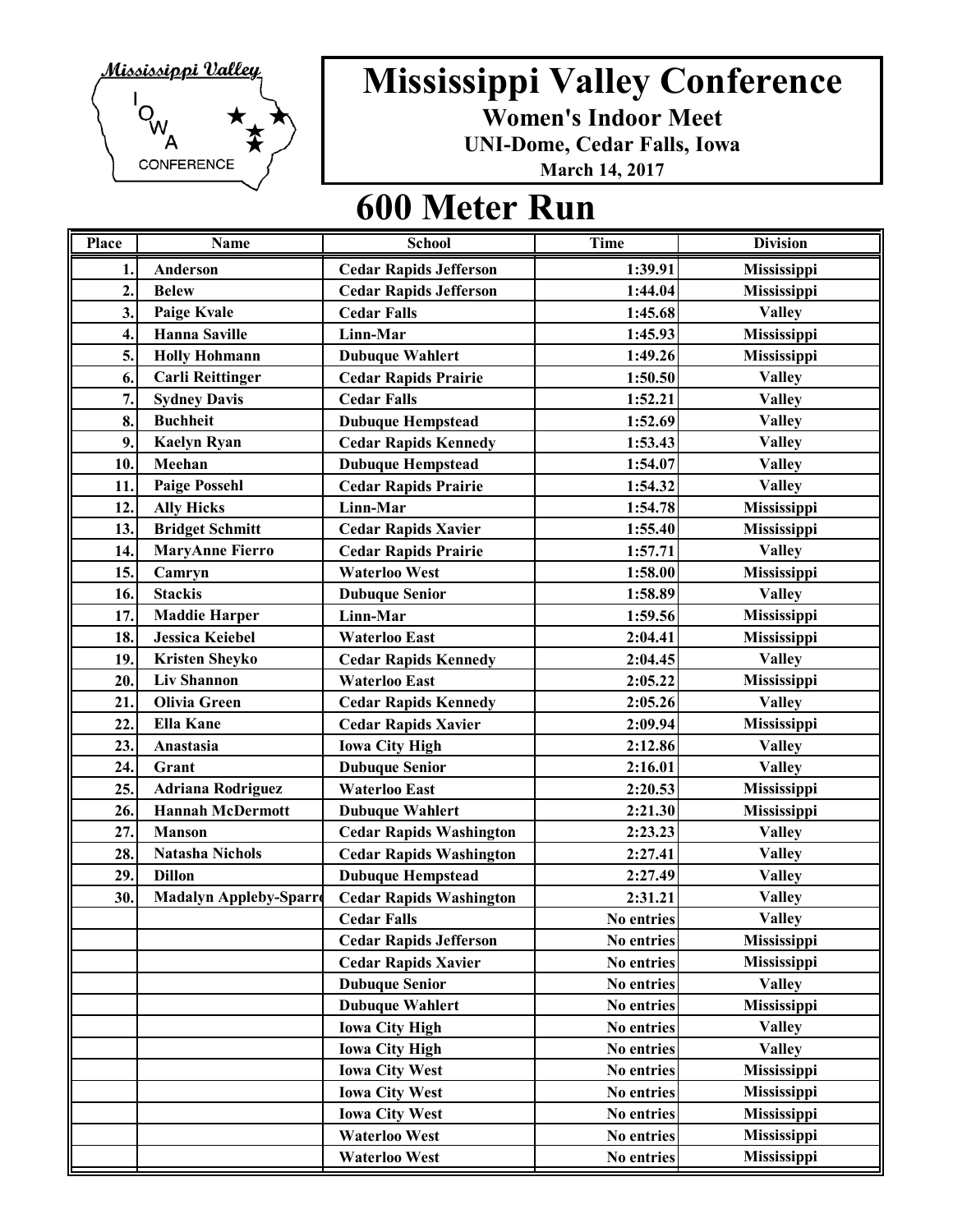

**Women's Indoor Meet**

**UNI-Dome, Cedar Falls, Iowa**

**March 14, 2017**

#### **200 Meter Dash**

| Place          | <b>Name</b>                 | <b>School</b>                  | <b>Time</b> | <b>Division</b>    |
|----------------|-----------------------------|--------------------------------|-------------|--------------------|
| 1.             | <b>Alanna Muhammad</b>      | <b>Waterloo East</b>           | 27.07       | Mississippi        |
| $\overline{2}$ | <b>Katie Severt</b>         | <b>Iowa City West</b>          | 27.62       | Mississippi        |
| 3.             | <b>Shamya Jenkins</b>       | <b>Waterloo East</b>           | 27.88       | Mississippi        |
| 4.             | <b>Johnson</b>              | <b>Dubuque Hempstead</b>       | 28.31       | <b>Valley</b>      |
| 5.             | Tae'Anna                    | <b>Waterloo West</b>           | 28.38       | Mississippi        |
| 6.             | <b>Natalie McAllister</b>   | <b>Cedar Rapids Kennedy</b>    | 28.59       | <b>Valley</b>      |
| 7.             | <b>Rose Johnson, Jurnee</b> | <b>Cedar Rapids Kennedy</b>    | 28.60       | <b>Valley</b>      |
| 8.             | <b>Emma Cooper</b>          | <b>Iowa City High</b>          | 28.69       | <b>Valley</b>      |
| 9.             | <b>Morgan Lewis</b>         | <b>Cedar Rapids Prairie</b>    | 28.70       | <b>Valley</b>      |
| 10.            | <b>Lopou Peal</b>           | <b>Cedar Rapids Washington</b> | 28.72       | <b>Valley</b>      |
| 11.            | <b>Erich Gafeney</b>        | <b>Waterloo East</b>           | 28.80       | <b>Mississippi</b> |
| 12.            | <b>Tiara Green</b>          | <b>Iowa City High</b>          | 28.81       | <b>Valley</b>      |
| 13.            | <b>Chamya Adams</b>         | <b>Iowa City West</b>          | 29.03       | Mississippi        |
| 14.            | <b>Dimia Burrell</b>        | Linn-Mar                       | 29.06       | Mississippi        |
| 15.            | <b>Hannah Weiland</b>       | <b>Cedar Rapids Kennedy</b>    | 29.10       | <b>Valley</b>      |
| 16.            | <b>Mariah Ward</b>          | <b>Cedar Rapids Washington</b> | 29.53       | <b>Valley</b>      |
| 17.            | <b>Maddie McCarron</b>      | <b>Dubuque Wahlert</b>         | 29.59       | <b>Mississippi</b> |
| 18.            | <b>Brooke Bormann</b>       | <b>Iowa City High</b>          | 29.62       | <b>Valley</b>      |
| 19.            | <b>Lauren Lacy</b>          | <b>Cedar Rapids Prairie</b>    | 29.76       | <b>Valley</b>      |
| 20.            | <b>Simone Willis</b>        | <b>Iowa City West</b>          | 29.95       | Mississippi        |
| 21.            | <b>Talea Burt</b>           | <b>Cedar Falls</b>             | 30.19       | <b>Valley</b>      |
| 21.            | Anika Pisarik               | <b>Cedar Rapids Prairie</b>    | 30.19       | <b>Valley</b>      |
| 23.            | Nijae Hunt                  | <b>Cedar Falls</b>             | 30.25       | <b>Valley</b>      |
| 23.            | Sabrina                     | <b>Waterloo West</b>           | 30.25       | <b>Mississippi</b> |
| 25.            | <b>Skler Preslar</b>        | Linn-Mar                       | 30.34       | Mississippi        |
| 26.            | <b>Brea Pladsen</b>         | Linn-Mar                       | 30.75       | Mississippi        |
| 27.            | <b>Slagle</b>               | <b>Cedar Rapids Jefferson</b>  | 31.09       | Mississippi        |
| 28.            | Quinn                       | <b>Dubuque Hempstead</b>       | 31.11       | <b>Valley</b>      |
| 29.            | <b>Teria Campbell</b>       | <b>Cedar Falls</b>             | 31.22       | <b>Valley</b>      |
| 30.            | <b>Kalleher</b>             | <b>Dubuque Hempstead</b>       | 31.52       | <b>Valley</b>      |
| 31.            | <b>Brianna Yanga</b>        | <b>Cedar Rapids Xavier</b>     | 31.75       | Mississippi        |
| 32.            | <b>Avrion</b>               | <b>Waterloo West</b>           | 32.06       | Mississippi        |
| 33.            | Wedevver                    | <b>Dubuque Senior</b>          | 32.84       | <b>Valley</b>      |
| 34.            | Maria Kircher               | <b>Dubuque Wahlert</b>         | 33.13       | Mississippi        |
| 35.            | <b>Kremer</b>               | <b>Dubuque Senior</b>          | 33.20       | <b>Valley</b>      |
| 36.            | Winders                     | <b>Dubuque Senior</b>          | 33.50       | <b>Valley</b>      |
| 37.            | Prochnow                    | <b>Cedar Rapids Jefferson</b>  | 33.60       | Mississippi        |
| 38.            | <b>Maleaha Anderess</b>     | <b>Cedar Rapids Washington</b> | 34.19       | <b>Valley</b>      |
| 39.            | Sir                         | <b>Cedar Rapids Jefferson</b>  | 38.16       | Mississippi        |
|                |                             | <b>Cedar Rapids Xavier</b>     | No entries  | Mississippi        |
|                |                             | <b>Cedar Rapids Xavier</b>     | No entries  | Mississippi        |
|                |                             | <b>Dubuque Wahlert</b>         | No entries  | <b>Mississippi</b> |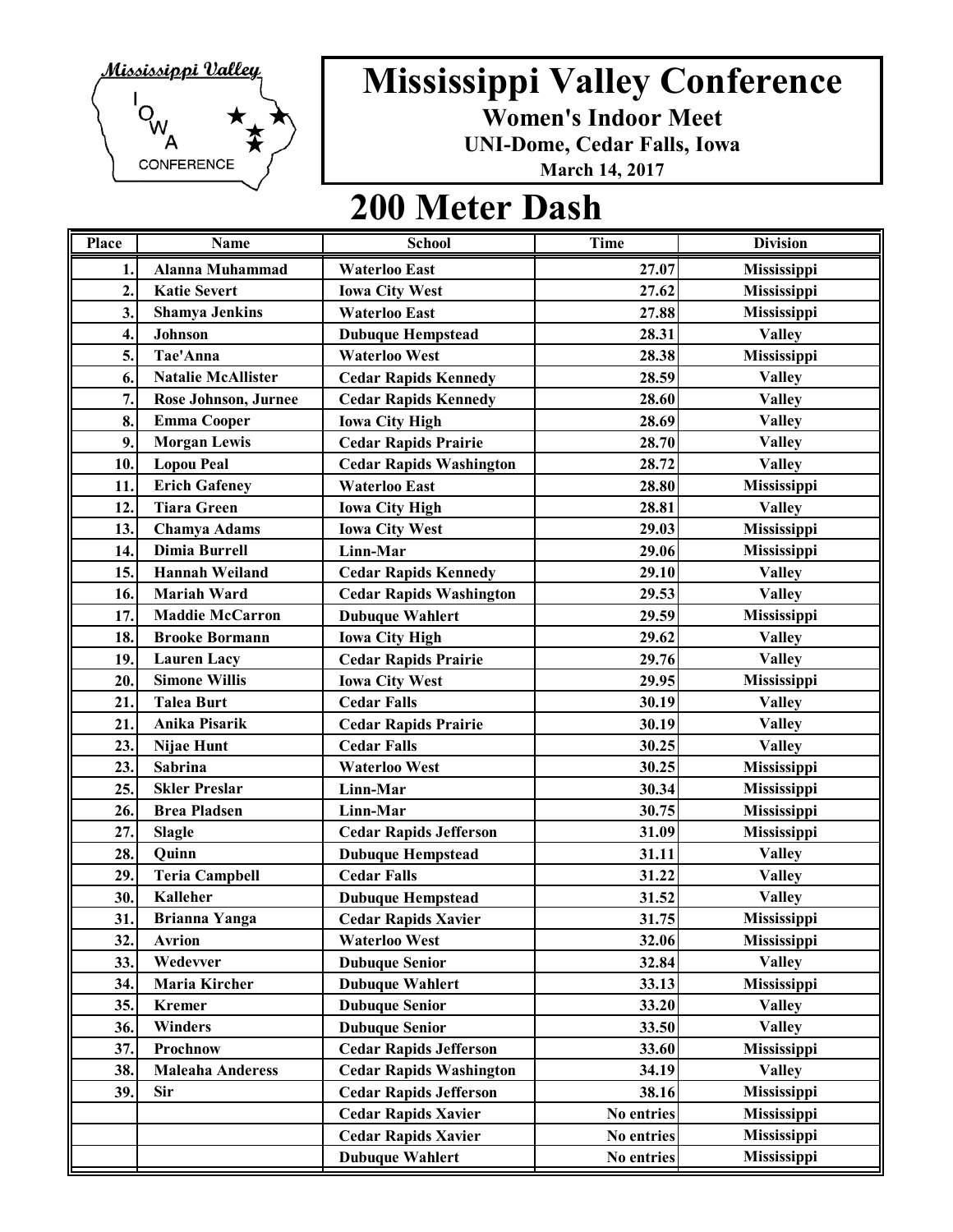

**Women's Indoor Meet**

**UNI-Dome, Cedar Falls, Iowa**

**March 14, 2017**

### **Sprint Medley Relay**

| Place          | <b>Name</b>   | <b>School</b>                  | <b>Time</b> | <b>Division</b>    |
|----------------|---------------|--------------------------------|-------------|--------------------|
| 1.             | A Team        | Linn-Mar                       | 1:53.28     | Mississippi        |
| $\overline{2}$ | A Team        | <b>Dubuque Senior</b>          | 1:58.59     | <b>Valley</b>      |
| 3.             | A Team        | <b>Dubuque Wahlert</b>         | 1:59.47     | Mississippi        |
| 4.             | A Team        | <b>Cedar Rapids Xavier</b>     | 2:02.77     | Mississippi        |
| 5.             | A Team        | <b>Cedar Rapids Prairie</b>    | 2:03.77     | <b>Valley</b>      |
| 6.             | <b>B</b> Team | <b>Dubuque Wahlert</b>         | 2:04.30     | Mississippi        |
| 7.             | A Team        | <b>Dubuque Hempstead</b>       | 2:05.76     | <b>Valley</b>      |
| 8.             | A Team        | <b>Cedar Rapids Kennedy</b>    | 2:07.95     | <b>Valley</b>      |
| 9.             | A Team        | <b>Cedar Falls</b>             | 2:08.13     | <b>Valley</b>      |
| 10.            | A Team        | <b>Cedar Rapids Jefferson</b>  | 2:09.99     | Mississippi        |
| 11.            | A Team        | <b>Iowa City West</b>          | 2:10.26     | Mississippi        |
| 12.            | A Team        | <b>Iowa City High</b>          | 2:11.57     | <b>Valley</b>      |
| 13.            | <b>B</b> Team | <b>Cedar Falls</b>             | 2:13.42     | <b>Valley</b>      |
| 14.            | <b>B</b> Team | <b>Dubuque Hempstead</b>       | 2:29.81     | <b>Valley</b>      |
| 15.            | <b>B</b> Team | <b>Cedar Rapids Jefferson</b>  | 2:31.98     | Mississippi        |
|                |               | <b>Cedar Falls</b>             | No entries  | <b>Valley</b>      |
|                |               | <b>Cedar Rapids Jefferson</b>  | No entries  | Mississippi        |
|                |               | <b>Cedar Rapids Kennedy</b>    | No entries  | <b>Valley</b>      |
|                |               | <b>Cedar Rapids Kennedy</b>    | No entries  | <b>Valley</b>      |
|                |               | <b>Cedar Rapids Prairie</b>    | No entries  | <b>Valley</b>      |
|                |               | <b>Cedar Rapids Prairie</b>    | No entries  | <b>Valley</b>      |
|                |               | <b>Cedar Rapids Washington</b> | No entries  | <b>Valley</b>      |
|                |               | <b>Cedar Rapids Washington</b> | No entries  | <b>Valley</b>      |
|                |               | <b>Cedar Rapids Washington</b> | No entries  | <b>Valley</b>      |
|                |               | <b>Cedar Rapids Xavier</b>     | No entries  | Mississippi        |
|                |               | <b>Cedar Rapids Xavier</b>     | No entries  | Mississippi        |
|                |               | <b>Dubuque Hempstead</b>       | No entries  | <b>Valley</b>      |
|                |               | <b>Dubuque Senior</b>          | No entries  | <b>Valley</b>      |
|                |               | <b>Dubuque Senior</b>          | No entries  | <b>Valley</b>      |
|                |               | <b>Dubuque Wahlert</b>         | No entries  | Mississippi        |
|                |               | <b>Iowa City High</b>          | No entries  | <b>Valley</b>      |
|                |               | <b>Iowa City High</b>          | No entries  | <b>Valley</b>      |
|                |               | <b>Iowa City West</b>          | No entries  | Mississippi        |
|                |               | <b>Iowa City West</b>          | No entries  | Mississippi        |
|                |               | Linn-Mar                       | No entries  | Mississippi        |
|                |               | Linn-Mar                       | No entries  | <b>Mississippi</b> |
|                |               | <b>Waterloo East</b>           | No entries  | Mississippi        |
|                |               | <b>Waterloo East</b>           | No entries  | <b>Mississippi</b> |
|                |               | <b>Waterloo East</b>           | No entries  | <b>Mississippi</b> |
|                |               | <b>Waterloo West</b>           | No entries  | Mississippi        |
|                |               | <b>Waterloo West</b>           | No entries  | Mississippi        |
|                |               | <b>Waterloo West</b>           | No entries  | <b>Mississippi</b> |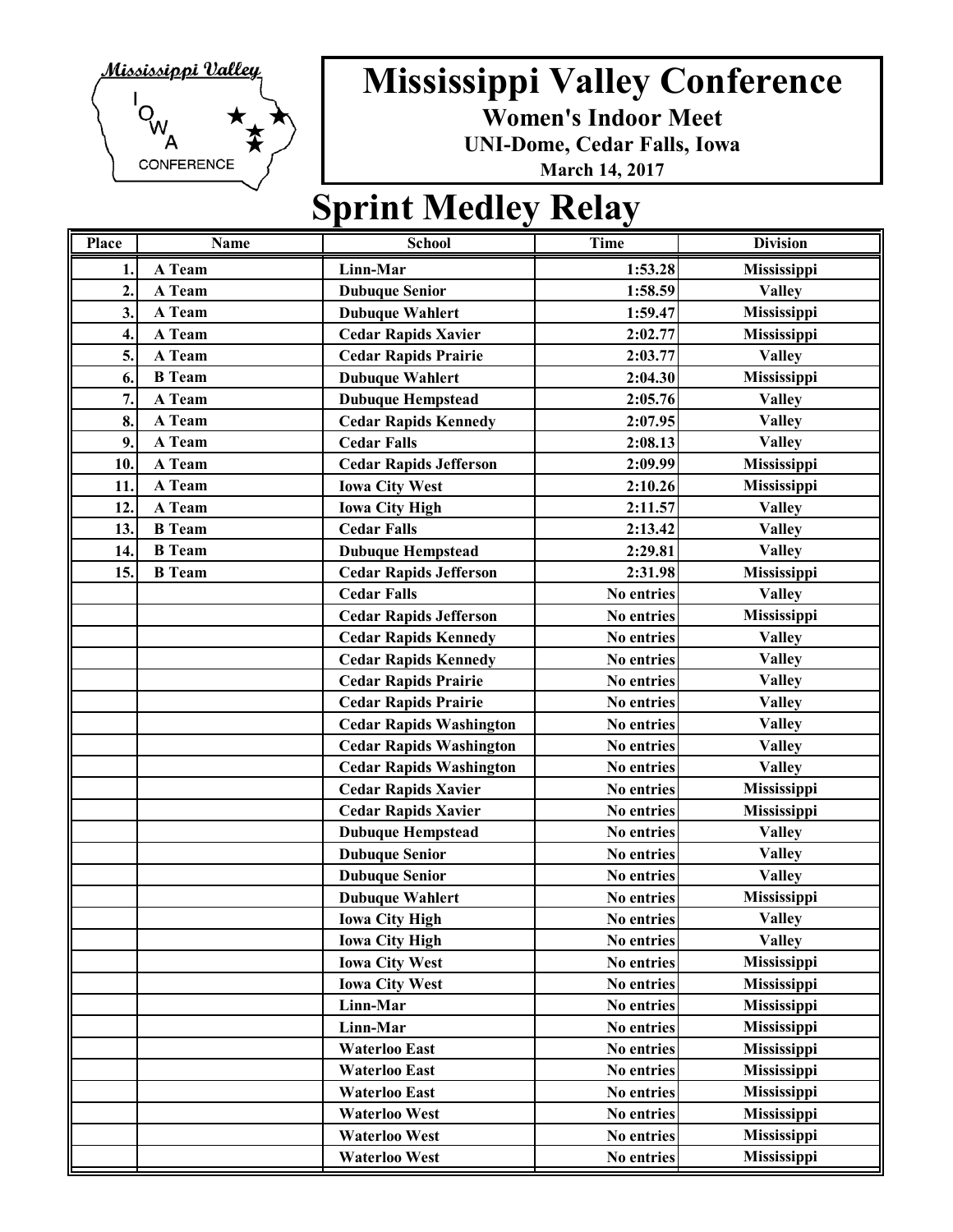

**Women's Indoor Meet**

**UNI-Dome, Cedar Falls, Iowa**

**March 14, 2017**

| Place          | <b>Name</b>              | <b>School</b>                  | <b>Time</b> | <b>Division</b>    |
|----------------|--------------------------|--------------------------------|-------------|--------------------|
| 1.             | <b>Anna Lindower</b>     | <b>Iowa City High</b>          | 5:10.45     | <b>Valley</b>      |
| $\overline{2}$ | <b>Emily Bywater</b>     | <b>Iowa City High</b>          | 5:11.44     | <b>Valley</b>      |
| 3.             | <b>Olivia Moore</b>      | <b>Iowa City West</b>          | 5:15.99     | Mississippi        |
| 4.             | <b>Auna Husemann</b>     | <b>Dubuque Wahlert</b>         | 5:18.58     | Mississippi        |
| 5.             | <b>Anna Hertz</b>        | <b>Cedar Falls</b>             | 5:18.70     | <b>Valley</b>      |
| 6.             | Hostager                 | <b>Dubuque Hempstead</b>       | 5:21.00     | <b>Valley</b>      |
| 7.             | <b>Olivia Hamblin</b>    | <b>Cedar Rapids Kennedy</b>    | 5:21.37     | <b>Valley</b>      |
| 8.             | <b>Bridget Brown</b>     | <b>Iowa City High</b>          | 5:22.56     | <b>Valley</b>      |
| 9.             | <b>Maddy Genskow</b>     | Linn-Mar                       | 5:23.35     | Mississippi        |
| 10.            | <b>Emma Durian</b>       | <b>Iowa City West</b>          | 5:28.70     | <b>Mississippi</b> |
| 11.            | <b>Nichols</b>           | <b>Dubuque Hempstead</b>       | 5:29.00     | <b>Valley</b>      |
| 12.            | <b>Lauren Miller</b>     | <b>Dubuque Senior</b>          | 5:29.50     | <b>Valley</b>      |
| 13.            | <b>Jessie Skopec</b>     | <b>Iowa City West</b>          | 5:30.16     | Mississippi        |
| 14.            | <b>Alyssa Neese</b>      | <b>Cedar Falls</b>             | 5:32.90     | <b>Valley</b>      |
| 15.            | <b>Eady Forrest</b>      | <b>Cedar Rapids Prairie</b>    | 5:40.90     | <b>Valley</b>      |
| 16.            | <b>Megan Meyer</b>       | <b>Cedar Rapids Xavier</b>     | 5:41.90     | Mississippi        |
| 17.            | <b>Emma Kelley</b>       | Linn-Mar                       | 5:45.10     | Mississippi        |
| 18.            | <b>Katie Miron</b>       | <b>Dubuque Senior</b>          | 5:48.15     | <b>Valley</b>      |
| 19.            | <b>Kristen Sheyko</b>    | <b>Cedar Rapids Kennedy</b>    | 5:49.33     | <b>Valley</b>      |
| 20.            | <b>Gracie Long</b>       | <b>Dubuque Wahlert</b>         | 5:53.33     | <b>Mississippi</b> |
| 21.            | <b>Josie Stackis</b>     | <b>Dubuque Senior</b>          | 5:53.56     | <b>Valley</b>      |
| 22             | A.J. Kendrik             | Linn-Mar                       | 5:56.63     | Mississippi        |
| 23.            | <b>Claire Iversen</b>    | <b>Cedar Rapids Xavier</b>     | 5:57.88     | Mississippi        |
| 24.            | <b>Olivia Blosch</b>     | <b>Dubuque Wahlert</b>         | 5:58.94     | Mississippi        |
| 25.            | <b>Jayden Raun</b>       | <b>Cedar Falls</b>             | 6:13.26     | <b>Valley</b>      |
| 26.            | <b>Smith</b>             | <b>Dubuque Hempstead</b>       | 6:14.00     | <b>Valley</b>      |
| 27.            | <b>Samantha Forrest</b>  | <b>Cedar Rapids Prairie</b>    | 6:35.10     | <b>Valley</b>      |
| 28.            | <b>Jessica Knebel</b>    | <b>Waterloo East</b>           | 6:42.00     | Mississippi        |
| 29.            | <b>Abby Johnson</b>      | <b>Cedar Rapids Prairie</b>    | 6:45.60     | <b>Valley</b>      |
| 30.            | <b>Natasha Nichols</b>   | <b>Cedar Rapids Washington</b> | 6:50.44     | <b>Valley</b>      |
| 31.            | <b>Adriana Rodriguez</b> | <b>Waterloo East</b>           | 7:22.04     | Mississippi        |
| 32.            | <b>Sophia Manley</b>     | <b>Waterloo East</b>           | 7:44.07     | Mississippi        |
|                |                          | <b>Cedar Rapids Jefferson</b>  | No entries  | Mississippi        |
|                |                          | <b>Cedar Rapids Jefferson</b>  | No entries  | Mississippi        |
|                |                          | <b>Cedar Rapids Jefferson</b>  | No entries  | Mississippi        |
|                |                          | <b>Cedar Rapids Washington</b> | No entries  | <b>Valley</b>      |
|                |                          | <b>Cedar Rapids Washington</b> | No entries  | <b>Valley</b>      |
|                |                          | <b>Cedar Rapids Xavier</b>     | No entries  | Mississippi        |
|                |                          | <b>Waterloo West</b>           | No entries  | Mississippi        |
|                |                          | <b>Waterloo West</b>           | No entries  | Mississippi        |
|                |                          | <b>Waterloo West</b>           | No entries  | Mississippi        |
|                | Morgan Butschi           | <b>Cedar Rapids Kennedy</b>    | NT          | <b>Valley</b>      |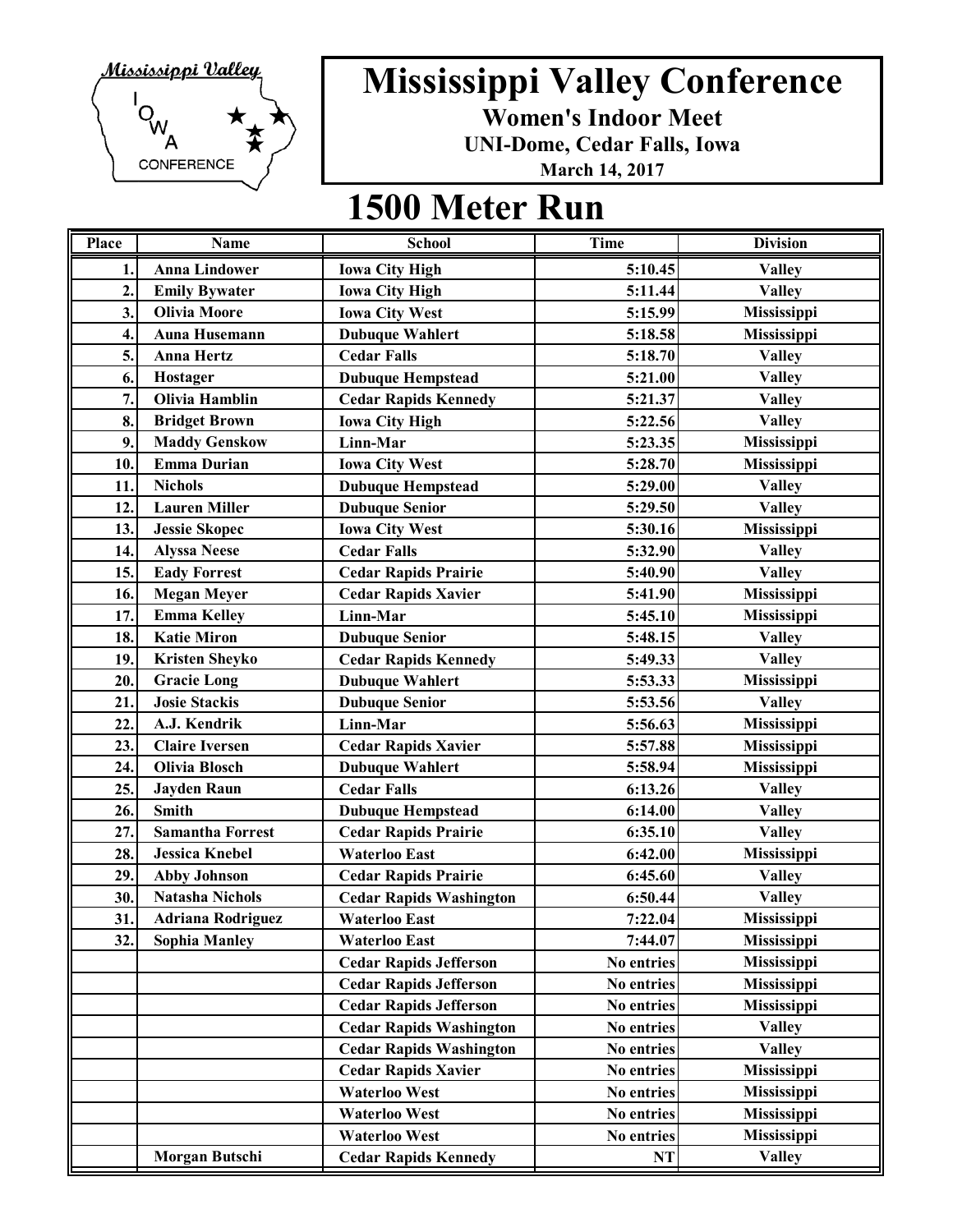

**Women's Indoor Meet**

**UNI-Dome, Cedar Falls, Iowa**

**March 14, 2017**

### **4 x 100 Meter Relay**

| <b>Place</b> | Name          | <b>School</b>                  | <b>Time</b> | <b>Division</b> |
|--------------|---------------|--------------------------------|-------------|-----------------|
| 1.           | A Team        | <b>Iowa City West</b>          | 50.90       | Mississippi     |
| 2.           | A Team        | <b>Waterloo West</b>           | 52.33       | Mississippi     |
| 3.           | A Team        | <b>Cedar Rapids Prairie</b>    | 53.70       | <b>Valley</b>   |
| 4.           | A Team        | Linn-Mar                       | 54.00       | Mississippi     |
| 5.           | A Team        | <b>Cedar Falls</b>             | 54.10       | <b>Valley</b>   |
| 6.           | <b>B</b> Team | <b>Iowa City West</b>          | 54.72       | Mississippi     |
| 7.           | A Team        | <b>Cedar Rapids Kennedy</b>    | 54.94       | <b>Valley</b>   |
| 8.           | A Team        | <b>Cedar Rapids Jefferson</b>  | 55.07       | Mississippi     |
| 9.           | <b>B</b> Team | <b>Cedar Rapids Kennedy</b>    | 55.80       | <b>Valley</b>   |
| 10.          | A Team        | <b>Dubuque Hempstead</b>       | 56.00       | <b>Valley</b>   |
| 11           | <b>B</b> Team | <b>Dubuque Hempstead</b>       | 56.30       | <b>Valley</b>   |
| 12.          | <b>B</b> Team | <b>Cedar Rapids Prairie</b>    | 56.43       | <b>Valley</b>   |
| 13.          | <b>B</b> Team | <b>Cedar Rapids Jefferson</b>  | 56.68       | Mississippi     |
| 14           | <b>B</b> Team | Linn-Mar                       | 56.85       | Mississippi     |
| 15.          | A Team        | <b>Dubuque Wahlert</b>         | 57.02       | Mississippi     |
| 16.          | A Team        | <b>Cedar Rapids Washington</b> | 58.35       | <b>Valley</b>   |
| 17.          | <b>B</b> Team | <b>Cedar Falls</b>             | 60.19       | <b>Valley</b>   |
| 18.          | <b>B</b> Team | <b>Cedar Rapids Washington</b> | 65.88       | <b>Valley</b>   |
| 19.          | A Team        | <b>Iowa City High</b>          | 67.35       | <b>Valley</b>   |
|              |               | <b>Cedar Falls</b>             | No entries  | <b>Valley</b>   |
|              |               | <b>Cedar Rapids Jefferson</b>  | No entries  | Mississippi     |
|              |               | <b>Cedar Rapids Kennedy</b>    | No entries  | <b>Valley</b>   |
|              |               | <b>Cedar Rapids Prairie</b>    | No entries  | <b>Valley</b>   |
|              |               | <b>Cedar Rapids Washington</b> | No entries  | <b>Valley</b>   |
|              |               | <b>Cedar Rapids Xavier</b>     | No entries  | Mississippi     |
|              |               | <b>Cedar Rapids Xavier</b>     | No entries  | Mississippi     |
|              |               | <b>Cedar Rapids Xavier</b>     | No entries  | Mississippi     |
|              |               | <b>Dubuque Hempstead</b>       | No entries  | <b>Valley</b>   |
|              |               | <b>Dubuque Senior</b>          | No entries  | <b>Valley</b>   |
|              |               | <b>Dubuque Senior</b>          | No entries  | <b>Valley</b>   |
|              |               | <b>Dubuque Senior</b>          | No entries  | <b>Valley</b>   |
|              |               | <b>Dubuque Wahlert</b>         | No entries  | Mississippi     |
|              |               | <b>Dubuque Wahlert</b>         | No entries  | Mississippi     |
|              |               | <b>Iowa City High</b>          | No entries  | <b>Valley</b>   |
|              |               | <b>Iowa City High</b>          | No entries  | <b>Valley</b>   |
|              |               | <b>Iowa City West</b>          | No entries  | Mississippi     |
|              |               | Linn-Mar                       | No entries  | Mississippi     |
|              |               | <b>Waterloo East</b>           | No entries  | Mississippi     |
|              |               | <b>Waterloo East</b>           | No entries  | Mississippi     |
|              |               | <b>Waterloo East</b>           | No entries  | Mississippi     |
|              |               | <b>Waterloo West</b>           | No entries  | Mississippi     |
|              |               | <b>Waterloo West</b>           | No entries  | Mississippi     |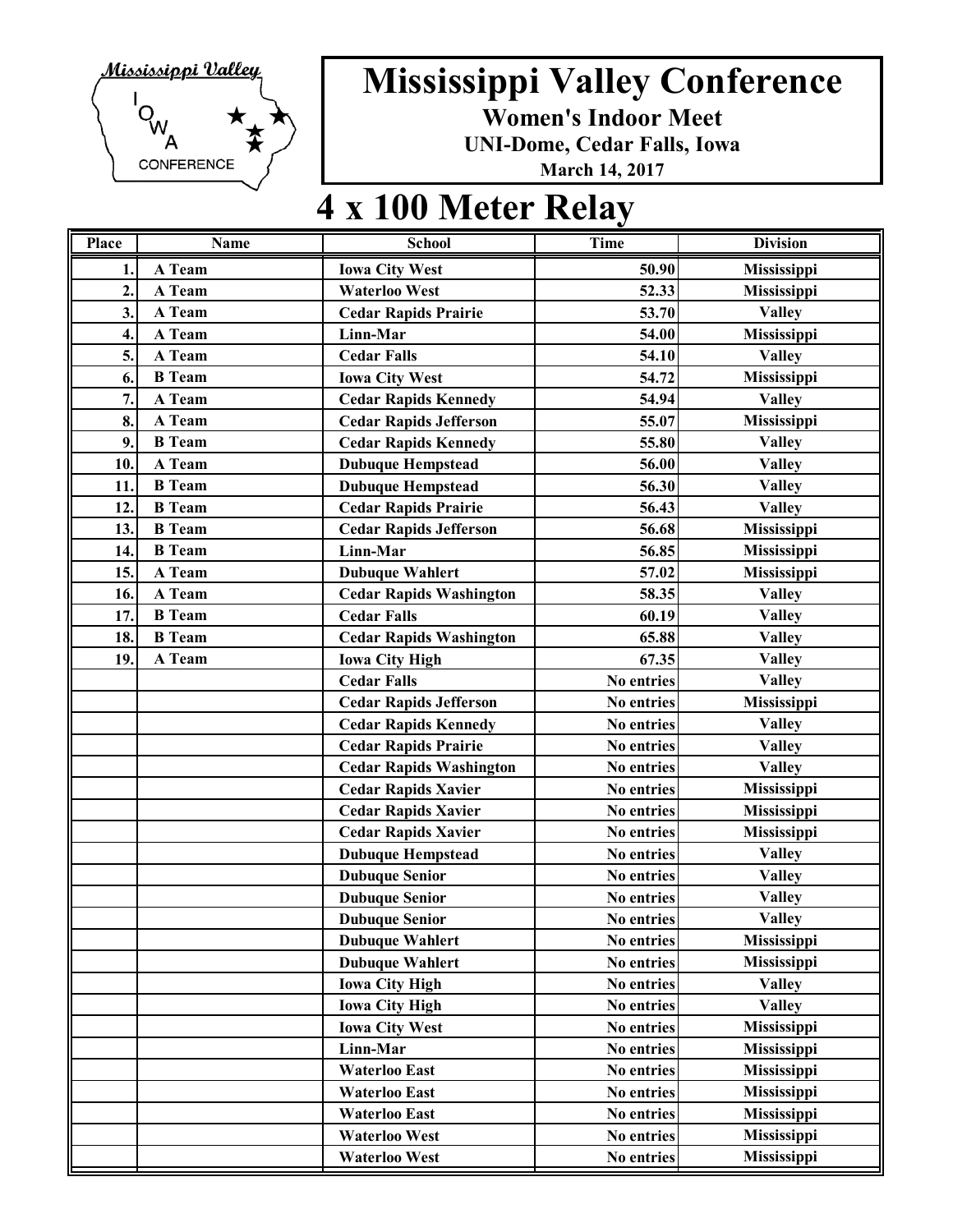

**Women's Indoor Meet**

**UNI-Dome, Cedar Falls, Iowa**

**March 14, 2017**

## **4 x 400 Meter Relay**

| Place        | Name          | <b>School</b>                  | Time       | <b>Division</b>    |
|--------------|---------------|--------------------------------|------------|--------------------|
| 1.           | A Team        | <b>Cedar Rapids Jefferson</b>  | 4:11.55    | <b>Mississippi</b> |
| $\mathbf{2}$ | A Team        | <b>Cedar Falls</b>             | 4:17.35    | <b>Valley</b>      |
| 3.           | A Team        | <b>Dubuque Wahlert</b>         | 4:25.69    | Mississippi        |
| 4.           | A Team        | <b>Dubuque Hempstead</b>       | 4:36.48    | <b>Valley</b>      |
| 5.           | A Team        | <b>Iowa City High</b>          | 4:37.82    | <b>Valley</b>      |
| 6.           | <b>B</b> Team | <b>Iowa City High</b>          | 4:40.95    | <b>Valley</b>      |
| 7.           | A Team        | <b>Cedar Rapids Kennedy</b>    | 4:42.00    | <b>Valley</b>      |
| 8.           | <b>B</b> Team | <b>Dubuque Wahlert</b>         | 4:42.11    | Mississippi        |
| 9.           | <b>B</b> Team | <b>Cedar Falls</b>             | 4:43.90    | <b>Valley</b>      |
| 10.          | A Team        | <b>Cedar Rapids Prairie</b>    | 4:46.32    | <b>Valley</b>      |
| 11.          | <b>B</b> Team | <b>Waterloo West</b>           | 4:49.00    | Mississippi        |
| 12.          | A Team        | <b>Waterloo West</b>           | 4:53.00    | Mississippi        |
| 13.          | <b>B</b> Team | <b>Cedar Rapids Prairie</b>    | 4:53.30    | <b>Valley</b>      |
| 14.          | A Team        | <b>Iowa City West</b>          | 5:01.00    | Mississippi        |
| 15.          | A Team        | <b>Waterloo East</b>           | 5:03.21    | Mississippi        |
|              |               | <b>Cedar Falls</b>             | No entries | <b>Valley</b>      |
|              |               | <b>Cedar Rapids Jefferson</b>  | No entries | Mississippi        |
|              |               | <b>Cedar Rapids Jefferson</b>  | No entries | Mississippi        |
|              |               | <b>Cedar Rapids Kennedy</b>    | No entries | <b>Valley</b>      |
|              |               | <b>Cedar Rapids Kennedy</b>    | No entries | <b>Valley</b>      |
|              |               | <b>Cedar Rapids Prairie</b>    | No entries | <b>Valley</b>      |
|              |               | <b>Cedar Rapids Washington</b> | No entries | <b>Valley</b>      |
|              |               | <b>Cedar Rapids Washington</b> | No entries | <b>Valley</b>      |
|              |               | <b>Cedar Rapids Washington</b> | No entries | <b>Valley</b>      |
|              |               | <b>Cedar Rapids Xavier</b>     | No entries | Mississippi        |
|              |               | <b>Cedar Rapids Xavier</b>     | No entries | Mississippi        |
|              |               | <b>Cedar Rapids Xavier</b>     | No entries | Mississippi        |
|              |               | <b>Dubuque Hempstead</b>       | No entries | <b>Valley</b>      |
|              |               | <b>Dubuque Hempstead</b>       | No entries | <b>Valley</b>      |
|              |               | <b>Dubuque Senior</b>          | No entries | <b>Valley</b>      |
|              |               | <b>Dubuque Senior</b>          | No entries | <b>Valley</b>      |
|              |               | <b>Dubuque Senior</b>          | No entries | <b>Valley</b>      |
|              |               | <b>Dubuque Wahlert</b>         | No entries | Mississippi        |
|              |               | <b>Iowa City High</b>          | No entries | <b>Valley</b>      |
|              |               | <b>Iowa City West</b>          | No entries | Mississippi        |
|              |               | <b>Iowa City West</b>          | No entries | Mississippi        |
|              |               | Linn-Mar                       | No entries | Mississippi        |
|              |               | Linn-Mar                       | No entries | Mississippi        |
|              |               | Linn-Mar                       | No entries | Mississippi        |
|              |               | <b>Waterloo East</b>           | No entries | Mississippi        |
|              |               | <b>Waterloo East</b>           | No entries | Mississippi        |
|              |               | <b>Waterloo West</b>           | No entries | Mississippi        |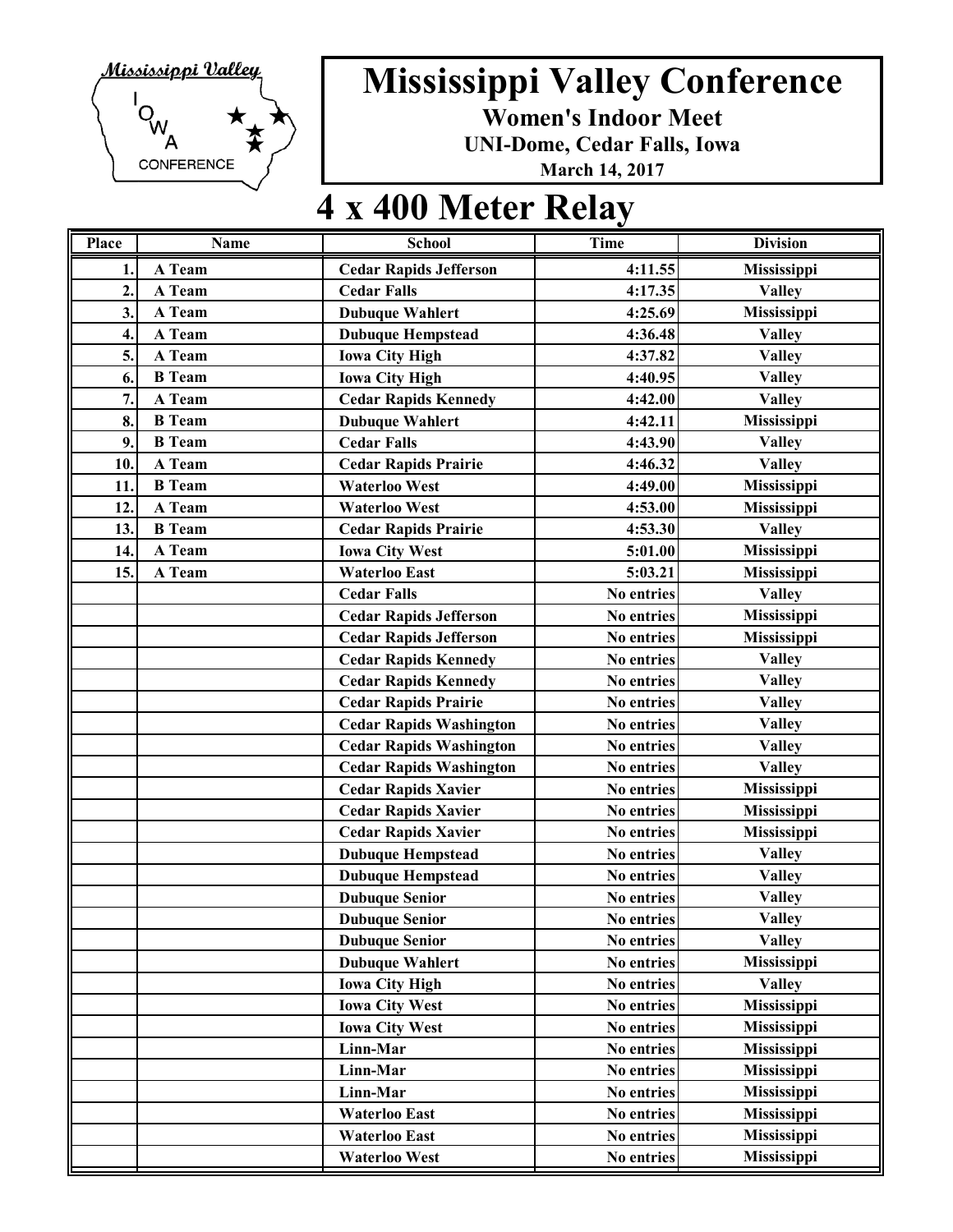

**Women's Indoor Meet**

**UNI-Dome, Cedar Falls, Iowa**

**March 14, 2017**

### **High Jump**

| Place          | Name                            | <b>School</b>                  | Height | <b>Division</b>    |
|----------------|---------------------------------|--------------------------------|--------|--------------------|
| 1.             | <b>Katie Beer</b>               | <b>Cedar Rapids Kennedy</b>    | 5' 0"  | <b>Valley</b>      |
| $\overline{2}$ | <b>Skyler Presler</b>           | Linn-Mar                       | 5' 0"  | Mississippi        |
| 3.             | <b>Grace Godenkaut</b>          | <b>Dubuque Senior</b>          | 4' 10" | <b>Valley</b>      |
| 4.             | <b>Bailey Sandman</b>           | <b>Dubuque Hempstead</b>       | 4' 10" | <b>Valley</b>      |
| 5.             | <b>Sophie Feahn</b>             | <b>Cedar Rapids Kennedy</b>    | 4' 8'' | <b>Valley</b>      |
| 5.             | <b>Amber Smothers</b>           | <b>Dubuque Hempstead</b>       | 4' 8"  | <b>Valley</b>      |
| 7.             | <b>Meghan Pishaka</b>           | <b>Cedar Rapids Jefferson</b>  | 4' 8"  | Mississippi        |
| 8.             | <b>Sabrina Leistikow</b>        | <b>Cedar Falls</b>             | 4'6''  | <b>Valley</b>      |
| 8.             | <b>Danaiza Sallis</b>           | <b>Waterloo West</b>           | 4'6''  | Mississippi        |
| 10.            | <b>Paisley Kessel</b>           | <b>Dubuque Hempstead</b>       | 4'6''  | <b>Valley</b>      |
| 11.            | <b>Elizabeth Maon</b>           | <b>Cedar Falls</b>             | 4'6''  | <b>Valley</b>      |
| 12.            | <b>Izzy Jones</b>               | <b>Iowa City High</b>          | 4' 4'' | <b>Valley</b>      |
| 12.            | <b>Sophie Wilbanhs</b>          | Linn-Mar                       | 4' 4'' | <b>Mississippi</b> |
| 14.            | <b>Raelyn Smith</b>             | <b>Cedar Falls</b>             | 4' 4'' | <b>Valley</b>      |
| 14.            | <b>Emma Clark</b>               | <b>Iowa City High</b>          | 4' 4'' | <b>Valley</b>      |
| 15.            | <b>Brooke Tomkins-Wilddboer</b> | <b>Waterloo West</b>           | 4'2''  | Mississippi        |
|                | <b>Nicole Miller</b>            | <b>Cedar Rapids Prairie</b>    | NH     | <b>Valley</b>      |
|                |                                 | <b>Cedar Rapids Jefferson</b>  |        | Mississippi        |
|                |                                 | <b>Cedar Rapids Jefferson</b>  |        | Mississippi        |
|                |                                 | <b>Cedar Rapids Kennedy</b>    |        | <b>Valley</b>      |
|                |                                 | <b>Cedar Rapids Prairie</b>    |        | <b>Valley</b>      |
|                |                                 | <b>Cedar Rapids Prairie</b>    |        | <b>Valley</b>      |
|                |                                 | <b>Cedar Rapids Washington</b> |        | <b>Valley</b>      |
|                |                                 | <b>Cedar Rapids Washington</b> |        | <b>Valley</b>      |
|                |                                 | <b>Cedar Rapids Washington</b> |        | <b>Valley</b>      |
|                |                                 | <b>Cedar Rapids Xavier</b>     |        | Mississippi        |
|                |                                 | <b>Cedar Rapids Xavier</b>     |        | Mississippi        |
|                |                                 | <b>Cedar Rapids Xavier</b>     |        | Mississippi        |
|                |                                 | <b>Dubuque Senior</b>          |        | <b>Valley</b>      |
|                |                                 | <b>Dubuque Senior</b>          |        | <b>Valley</b>      |
|                |                                 | <b>Dubuque Wahlert</b>         |        | Mississippi        |
|                |                                 | <b>Dubuque Wahlert</b>         |        | Mississippi        |
|                |                                 | <b>Dubuque Wahlert</b>         |        | Mississippi        |
|                |                                 | <b>Iowa City High</b>          |        | <b>Valley</b>      |
|                |                                 | <b>Iowa City West</b>          |        | Mississippi        |
|                |                                 | <b>Iowa City West</b>          |        | Mississippi        |
|                |                                 | <b>Iowa City West</b>          |        | Mississippi        |
|                |                                 | Linn-Mar                       |        | Mississippi        |
|                |                                 | <b>Waterloo East</b>           |        | Mississippi        |
|                |                                 | <b>Waterloo East</b>           |        | Mississippi        |
|                |                                 | <b>Waterloo East</b>           |        | Mississippi        |
|                |                                 | <b>Waterloo West</b>           |        | Mississippi        |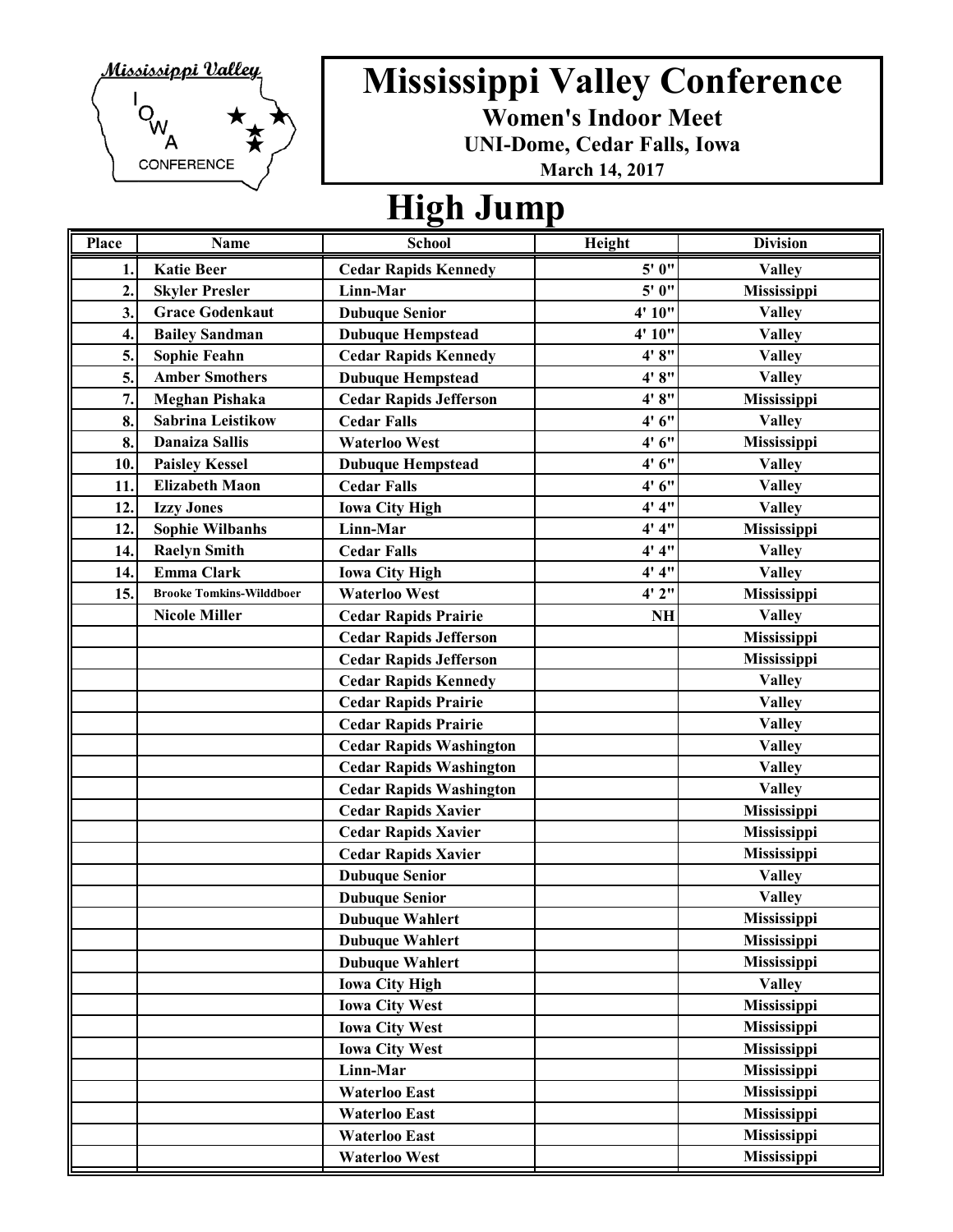

**Women's Indoor Meet**

**UNI-Dome, Cedar Falls, Iowa**

**March 14, 2017**

#### **Long Jump**

| Place            | Name                          | <b>School</b>                  | <b>Distance</b> | <b>Division</b>    |
|------------------|-------------------------------|--------------------------------|-----------------|--------------------|
| 1.               | <b>Valene Welch</b>           | <b>Iowa City West</b>          | 17' 7 1/2"      | <b>Mississippi</b> |
| $\overline{2}$ . | <b>Kitra Bell</b>             | <b>Iowa City West</b>          | 17'5''          | Mississippi        |
| 3.               | <b>Arianna Rolle</b>          | Linn-Mar                       | 16' 6''         | <b>Mississippi</b> |
| 4.               | <b>Riley Bleymeyer</b>        | <b>Dubuque Hempstead</b>       | 15' 9 1/2"      | <b>Valley</b>      |
| 5.               | Dimia Burrell                 | Linn-Mar                       | 15' 9"          | Mississippi        |
| 6.               | <b>Katie Beer</b>             | <b>Cedar Rapids Kennedy</b>    | 15' 4''         | <b>Valley</b>      |
| 7.               | <b>Amanda Friss</b>           | <b>Cedar Falls</b>             | 15' 2 1/2"      | <b>Valley</b>      |
| 8.               | <b>Lauren Bowling</b>         | <b>Cedar Falls</b>             | 15' 1/2"        | <b>Valley</b>      |
| 9.               | <b>Lilly Becker</b>           | <b>Cedar Falls</b>             | 14' 11"         | <b>Valley</b>      |
| 10.              | <b>Tarrel Manning</b>         | <b>Waterloo East</b>           | 14' 9 1/2"      | Mississippi        |
| 11.              | <b>Morgan Lewis</b>           | <b>Cedar Rapids Prairie</b>    | 14' 9"          | <b>Valley</b>      |
| 12.              | Mia Dillingham                | <b>Iowa City West</b>          | 14' 8 1/2"      | Mississippi        |
| 13.              | <b>Shamya Jenkins</b>         | <b>Waterloo East</b>           | 14' 5 1/2"      | Mississippi        |
| 14.              | <b>Azzura Sartini-Rideout</b> | <b>Iowa City High</b>          | 14' 3"          | <b>Valley</b>      |
| 15.              | <b>Emalee Ryder</b>           | <b>Dubuque Hempstead</b>       | 14' 2"          | <b>Valley</b>      |
| 16.              | <b>Claressa Allison</b>       | <b>Waterloo West</b>           | 13' 11 1/2"     | Mississippi        |
| 17.              | <b>Lauren Lacey</b>           | <b>Cedar Rapids Prairie</b>    | 13' 10 1/2"     | <b>Valley</b>      |
| 18.              | <b>Carly Milbrath</b>         | <b>Cedar Rapids Kennedy</b>    | 13' 7 1/2"      | <b>Valley</b>      |
| 19.              | <b>Viola Notsch</b>           | Linn-Mar                       | 13'7''          | Mississippi        |
| 20.              | <b>Jenna Coates</b>           | <b>Dubuque Hempstead</b>       | 13' 4''         | <b>Valley</b>      |
| 21.              | <b>Rachel Schultz</b>         | <b>Cedar Rapids Kennedy</b>    | 13' 2 1/2"      | <b>Valley</b>      |
| 22.              | Ava Romagna                   | <b>Dubuque Senior</b>          | 13' 0"          | <b>Valley</b>      |
| 23.              | <b>Destiny Barrett</b>        | <b>Waterloo West</b>           | 12'3''          | Mississippi        |
| 24.              | <b>Colleen Duffy</b>          | <b>Waterloo West</b>           | 11'1''          | Mississippi        |
|                  |                               | <b>Cedar Rapids Jefferson</b>  | No entries      | Mississippi        |
|                  |                               | <b>Cedar Rapids Jefferson</b>  | No entries      | Mississippi        |
|                  |                               | <b>Cedar Rapids Jefferson</b>  | No entries      | Mississippi        |
|                  |                               | <b>Cedar Rapids Prairie</b>    | No entries      | <b>Valley</b>      |
|                  |                               | <b>Cedar Rapids Washington</b> | No entries      | <b>Valley</b>      |
|                  |                               | <b>Cedar Rapids Washington</b> | No entries      | <b>Valley</b>      |
|                  |                               | <b>Cedar Rapids Washington</b> | No entries      | <b>Valley</b>      |
|                  |                               | <b>Cedar Rapids Xavier</b>     | No entries      | Mississippi        |
|                  |                               | <b>Cedar Rapids Xavier</b>     | No entries      | Mississippi        |
|                  |                               | <b>Cedar Rapids Xavier</b>     | No entries      | Mississippi        |
|                  |                               | <b>Dubuque Senior</b>          | No entries      | <b>Valley</b>      |
|                  |                               | <b>Dubuque Senior</b>          | No entries      | <b>Valley</b>      |
|                  |                               | <b>Dubuque Wahlert</b>         | No entries      | Mississippi        |
|                  |                               | <b>Dubuque Wahlert</b>         | No entries      | Mississippi        |
|                  |                               | <b>Dubuque Wahlert</b>         | No entries      | Mississippi        |
|                  |                               | <b>Iowa City High</b>          | No entries      | <b>Valley</b>      |
|                  |                               | <b>Iowa City High</b>          | No entries      | <b>Valley</b>      |
|                  |                               | Waterloo East                  | No entries      | <b>Mississippi</b> |